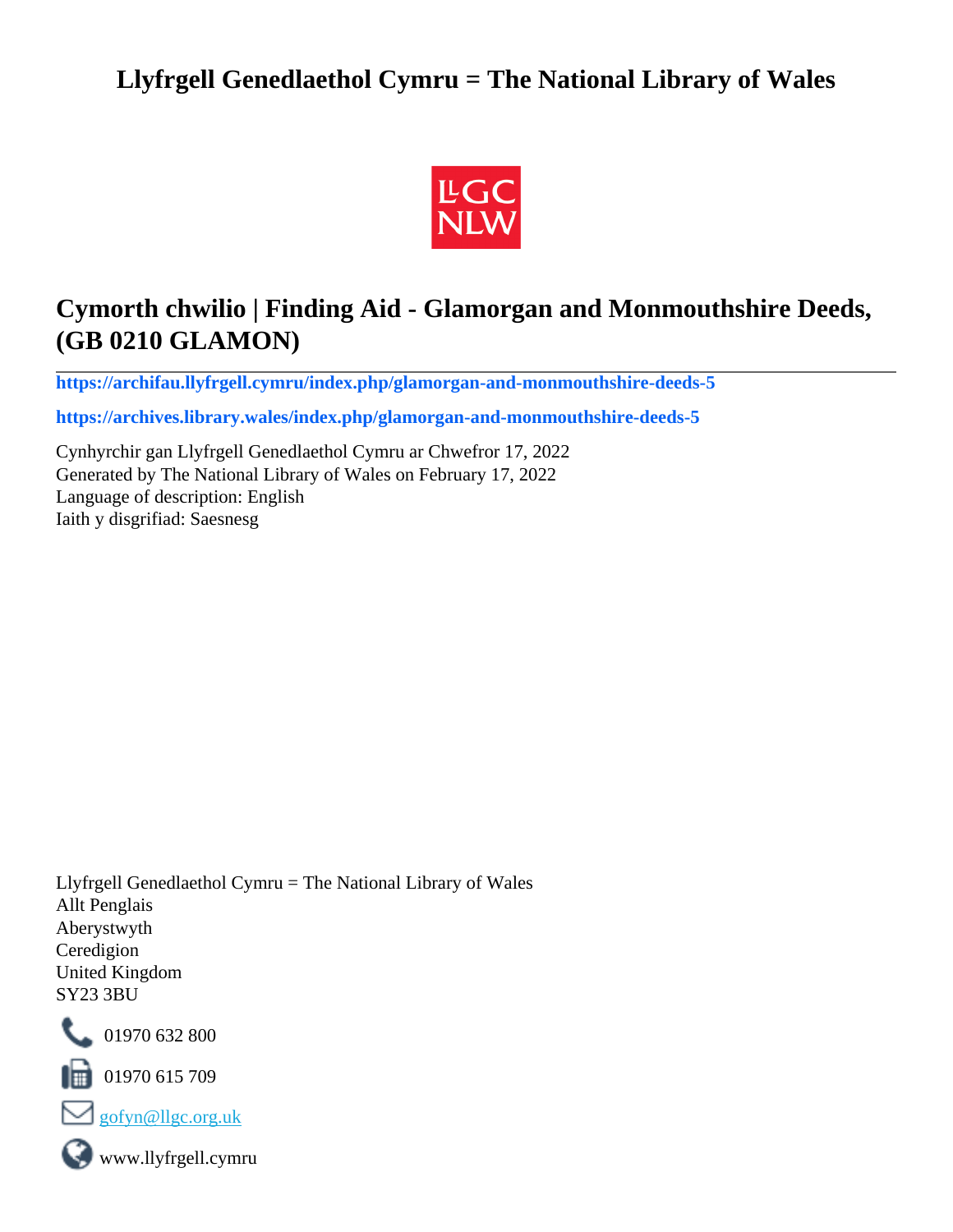# **Tabl cynnwys | Table of contents**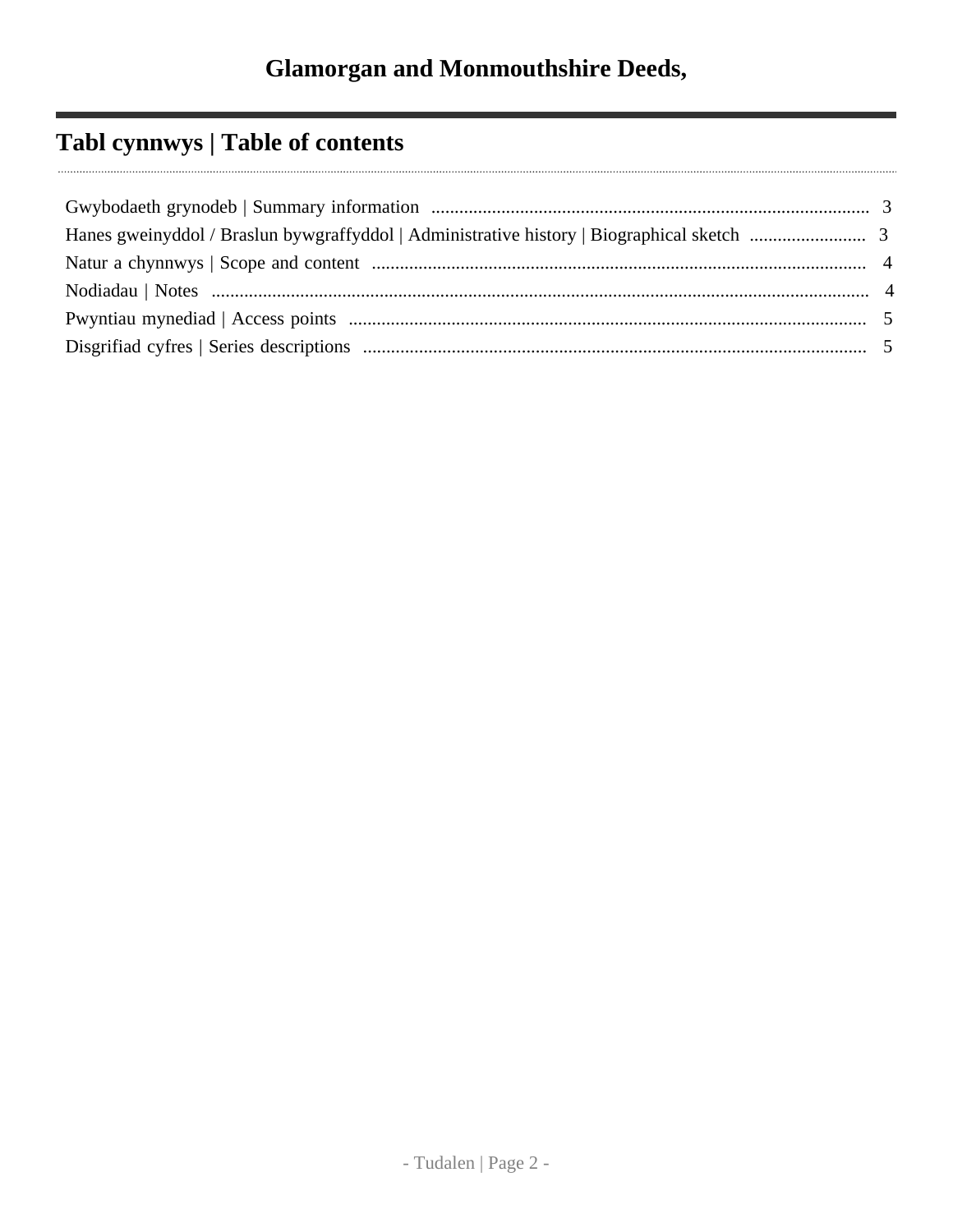# <span id="page-2-0"></span>**Crynodeb o wybodaeth | Summary of information**

| <b>Lleoliad   Repository:</b>                                                       | Llyfrgell Genedlaethol Cymru = The National Library of Wales |  |
|-------------------------------------------------------------------------------------|--------------------------------------------------------------|--|
| Teitl   Title:                                                                      | Glamorgan and Monmouthshire Deeds,                           |  |
| Cod cyfeirnod  <br><b>Reference code:</b>                                           | GB 0210 GLAMON                                               |  |
| Virtua system control<br>number [alternative]:                                      | vtls003844714                                                |  |
| <b>Project identifier</b><br>[alternative]:                                         | <b>ANW</b>                                                   |  |
| <b>Dyddiad</b>   Date:                                                              | 1727-1945 / (dyddiad creu   date of creation)                |  |
| Disgrifiad ffisegol  <br><b>Physical description:</b>                               | $0.149$ cubic metres $(10 \text{ boxes})$                    |  |
| Lleoliad ffisegol  <br><b>Physical location:</b>                                    | ARCH/MSS (GB0210)                                            |  |
| Dyddiadau creu,<br>golygu a dileu   Dates<br>of creation, revision<br>and deletion: | May 2003                                                     |  |
| Nodyn   Note<br>[generalNote]:                                                      | Title supplied from contents of fonds                        |  |

# <span id="page-2-1"></span>**Hanes gweinyddol / Braslun bywgraffyddol | Administrative history | Biographical sketch**

#### **Nodyn | Note**

Bythway and Son were a firm of solicitors at Pontypool, Monmouthshire, who accumulated a collection of deeds and other documents, relating mainly to Monmouthshire and Glamorganshire.

## **Hanes Gwarchodol | Custodial history**

Some were acquired by Castle Hill Books from Mr Clive Smith.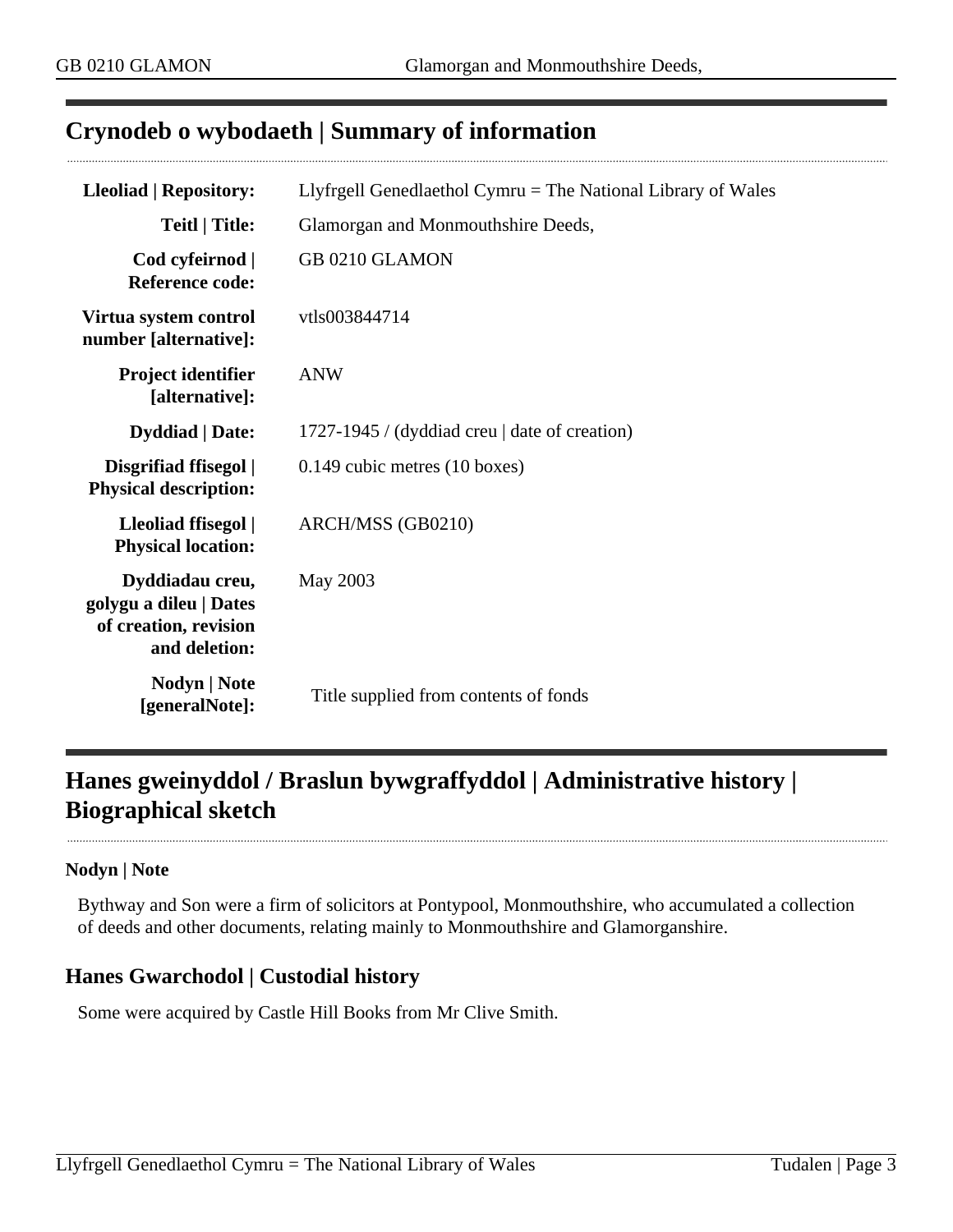# <span id="page-3-0"></span>**Natur a chynnwys | Scope and content**

Deeds and documents, 1727-1940, of the clients of Bythway and Son, relating mainly to properties in the counties of Monmouthshire, 1727-1940, and Glamorgan, 1823-1937; material relating to properties in Merionethshire, 1876; and Cardiganshire, 1847-1876; and deeds relating to properties in Cumberland, 1850; Gloucestershire, 1840; Lancashire, 1880-1945; and miscellaneous papers, 1831-1918.

# <span id="page-3-1"></span>**Nodiadau | Notes**

#### **Nodiadau teitl | Title notes**

#### **Ffynhonnell | Immediate source of acquisition**

Purchased from Castle Hill Books (Peter Newman), Kington, Herefordshire, England, 1991. Further records were purchased from Mr Clive Smith, Dunmow, Essex, England, 1992.

#### **Trefniant | Arrangement**

Arranged in the following groups: Monmouthshire; Glamorganshire; Monmouthshire and Glamorganshire; Cardiganshire; Merionethshire; Cumberland; Gloucestershire; Lancashire; and miscellaneous.

#### **Cyfyngiadau ar fynediad | Restrictions on access**

Readers consulting modern papers in the National Library of Wales are required to sign the 'Modern papers - data protection' form.

#### **Amodau rheoli defnydd | Conditions governing use**

Usual copyright regulations apply.

#### **Rhestrau cymorth | Finding aids**

A hard copy of the catalogue is available in Minor Lists and Summaries 1992, pp. 34-35, 1993, pp. 21-22, at the National Library of Wales. The catalogues are available online.

#### **Ychwanegiadau | Accruals**

Accruals are not expected.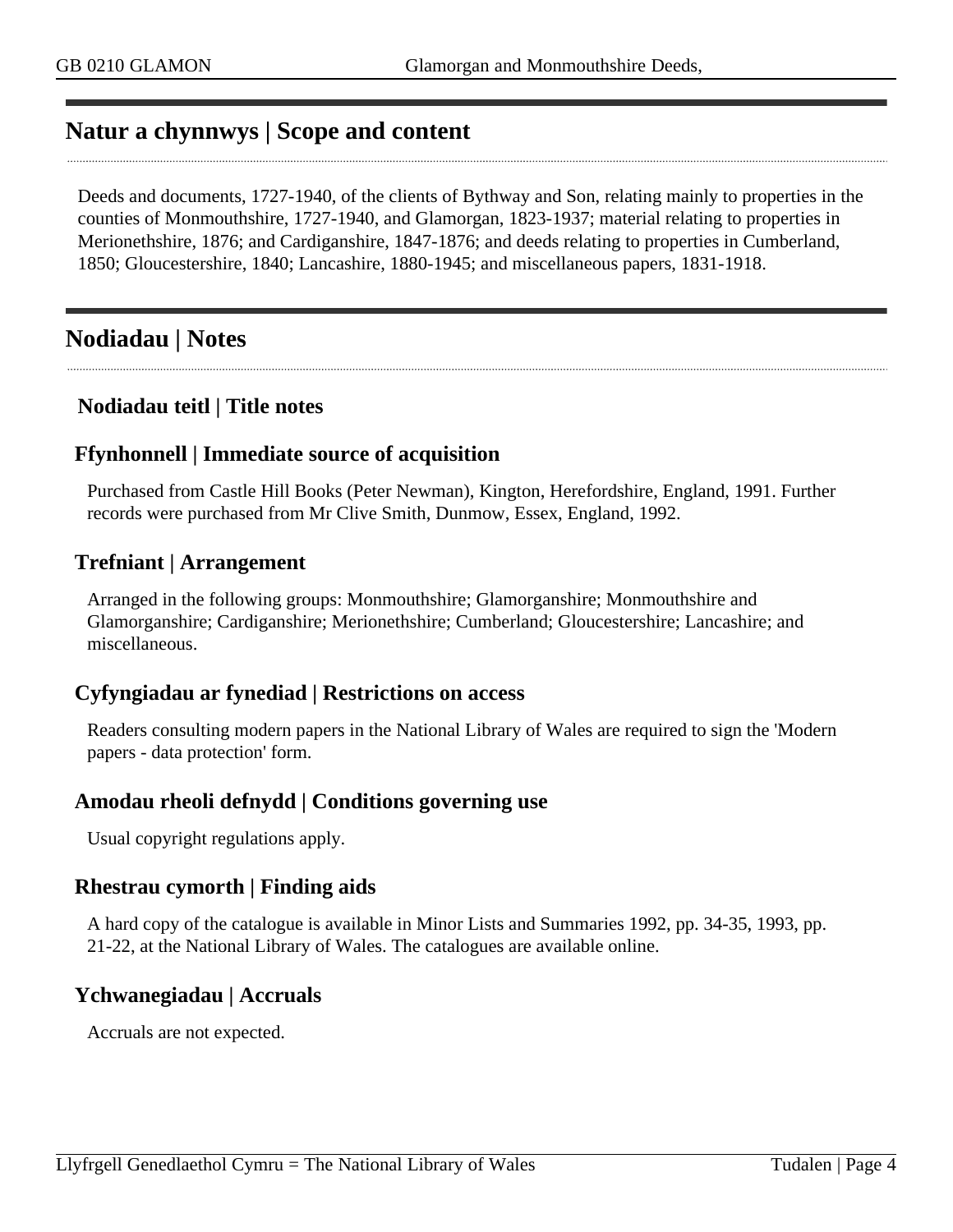#### **Nodiadau eraill | Other notes**

• **Dynodwr sefydliad | Institution identifier**: Llyfrgell Genedlaethol Cymru = The National Library of **Wales** 

# <span id="page-4-0"></span>**Pwyntiau mynediad | Access points**

- Deeds -- England -- Cumberland. (pwnc) | (subject)
- Deeds -- Wales -- Glamorgan. (pwnc) | (subject)
- Deeds -- Wales -- Monmouthshire. (pwnc) | (subject)
- Deeds -- Wales -- Merioneth. (pwnc) | (subject)
- Deeds -- England -- Gloucestershire. (pwnc) | (subject)
- Deeds -- England -- Lancashire. (pwnc) | (subject)
- Lawyers -- Wales -- Pontypool -- Archives. (pwnc) | (subject)
- Deeds -- Wales -- Ceredigion. (pwnc) | (subject)
- England (lle) | (place)
- Cumberland. (lle) | (place)
- Wales (lle)  $|$  (place)
- Glamorgan. (lle) | (place)
- Monmouthshire. (lle) | (place)
- Merioneth. (lle) | (place)
- Gloucestershire. (lle) | (place)
- Lancashire. (lle) | (place)
- Pontypool (lle) | (place)
- Ceredigion. (lle) | (place)

# <span id="page-4-1"></span>**Disgrifiad cyfres | Series descriptions**

#### **Is-fonds | Subfonds 1991 Purchase. vtls005203800 ISYSARCHB57: 1991 Purchase,**

Dyddiad | Date: 1727-1940. (dyddiad creu) | (date of creation)

Natur a chynnwys | Scope and content:

Deeds and documents relating mainly to properties in the counties of Monmouthshire, Glamorganshire and Cardiganshire, a significant number of which originated in the offices of Bythway & Son, solicitors, of Pontypool.

Lleoliad ffisegol | Physical location: ARCH/MSS (GB0210)

Nodyn | Note [generalNote]:

Preferred citation: 1991 Purchase.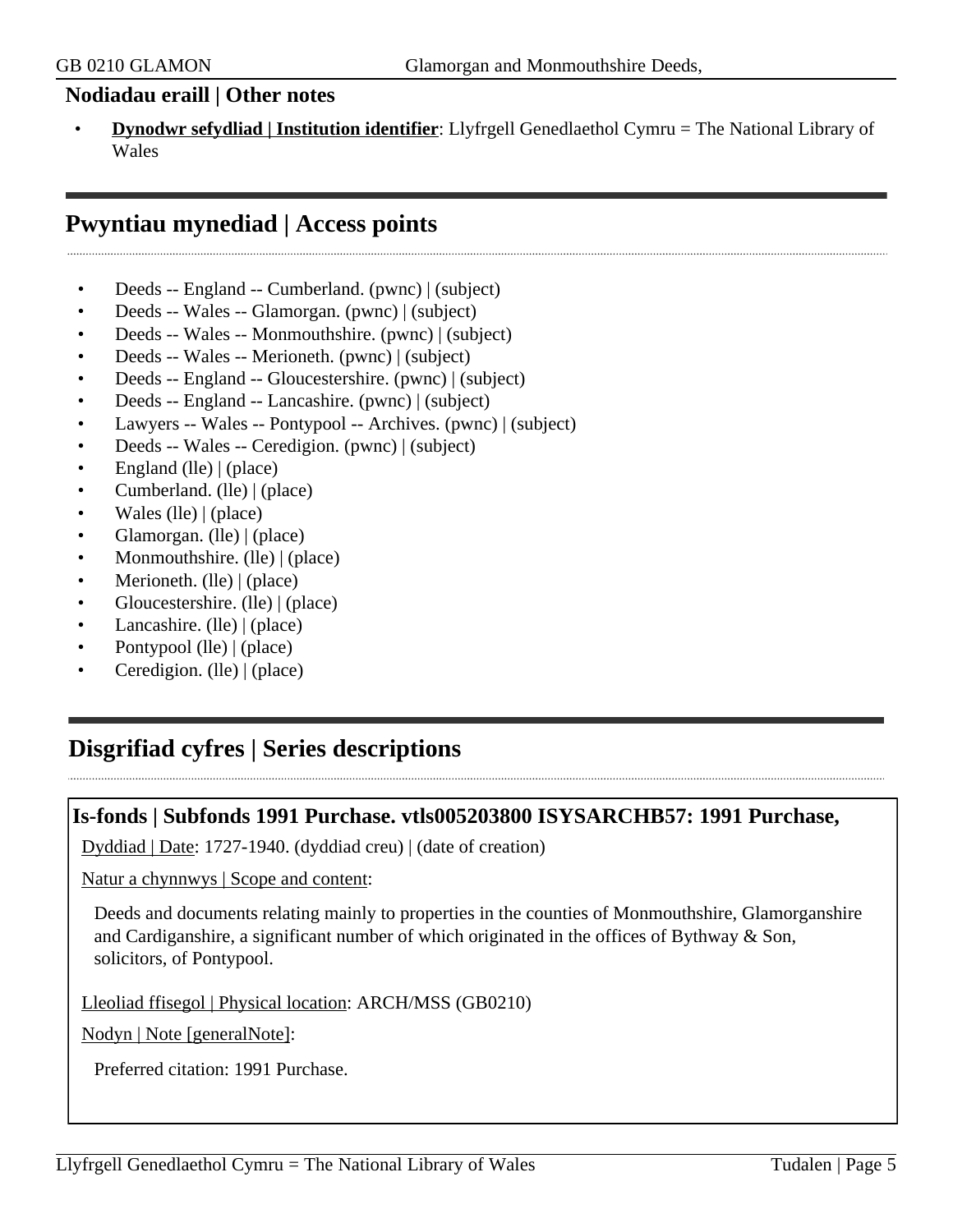## **Cyfres | Series [1-149] vtls005203801 ISYSARCHB57: Monmouthshire,**

Dyddiad | Date: 1727-1940. (dyddiad creu) | (date of creation)

| FFeil / rhestr eitemau   File / item list  |                                        |                                                                               |                                               |
|--------------------------------------------|----------------------------------------|-------------------------------------------------------------------------------|-----------------------------------------------|
| Cod cyfeirnod  <br>Reference code          | Teitl   Title                          | Dyddiadau   Dates                                                             | Disgrifiad ffisegol   Physical<br>description |
| $1-6.$<br>vtls005203802<br>ISYSARCHB57     | File - Aber-carn.                      |                                                                               |                                               |
|                                            | Nodyn   Note [generalNote]:            |                                                                               |                                               |
|                                            | Preferred citation: 1-6.               |                                                                               |                                               |
|                                            | Lleoliad ffisegol   Physical location: |                                                                               |                                               |
|                                            | ARCH/MSS (GB0210)                      |                                                                               |                                               |
| $7 - 20.$<br>vtls005203803<br>ISYSARCHB57  | File - Abersychan.                     |                                                                               |                                               |
|                                            | Natur a chynnwys / Scope and content:  |                                                                               |                                               |
|                                            |                                        | Including a mortgage, 1908, to the Rational Association Friendly Society [18] |                                               |
|                                            | Nodyn   Note [generalNote]:            |                                                                               |                                               |
|                                            | Preferred citation: 7-20.              |                                                                               |                                               |
|                                            | Lleoliad ffisegol   Physical location: |                                                                               |                                               |
|                                            | ARCH/MSS (GB0210)                      |                                                                               |                                               |
| $21-34.$<br>vtls005203804<br>ISYSARCHB57   | File - Blaenafon.                      |                                                                               |                                               |
|                                            | Nodyn   Note [generalNote]:            |                                                                               |                                               |
|                                            | Preferred citation: 21-34.             |                                                                               |                                               |
|                                            | Lleoliad ffisegol   Physical location: |                                                                               |                                               |
|                                            | ARCH/MSS (GB0210)                      |                                                                               |                                               |
| $35 - 36.$<br>vtls005203805<br>ISYSARCHB57 | File - Caerleon.                       |                                                                               |                                               |
|                                            | Nodyn   Note [generalNote]:            |                                                                               |                                               |
|                                            | Preferred citation: 35-36.             |                                                                               |                                               |
|                                            | Lleoliad ffisegol   Physical location: |                                                                               |                                               |
|                                            | ARCH/MSS (GB0210)                      |                                                                               |                                               |
| $37-39.$<br>vtls005203806<br>ISYSARCHB57   | File - Devauden.                       |                                                                               |                                               |
|                                            | Nodyn   Note [generalNote]:            |                                                                               |                                               |
|                                            | Preferred citation: 37-39.             |                                                                               |                                               |
|                                            | Lleoliad ffisegol   Physical location: |                                                                               |                                               |
|                                            | ARCH/MSS (GB0210)                      |                                                                               |                                               |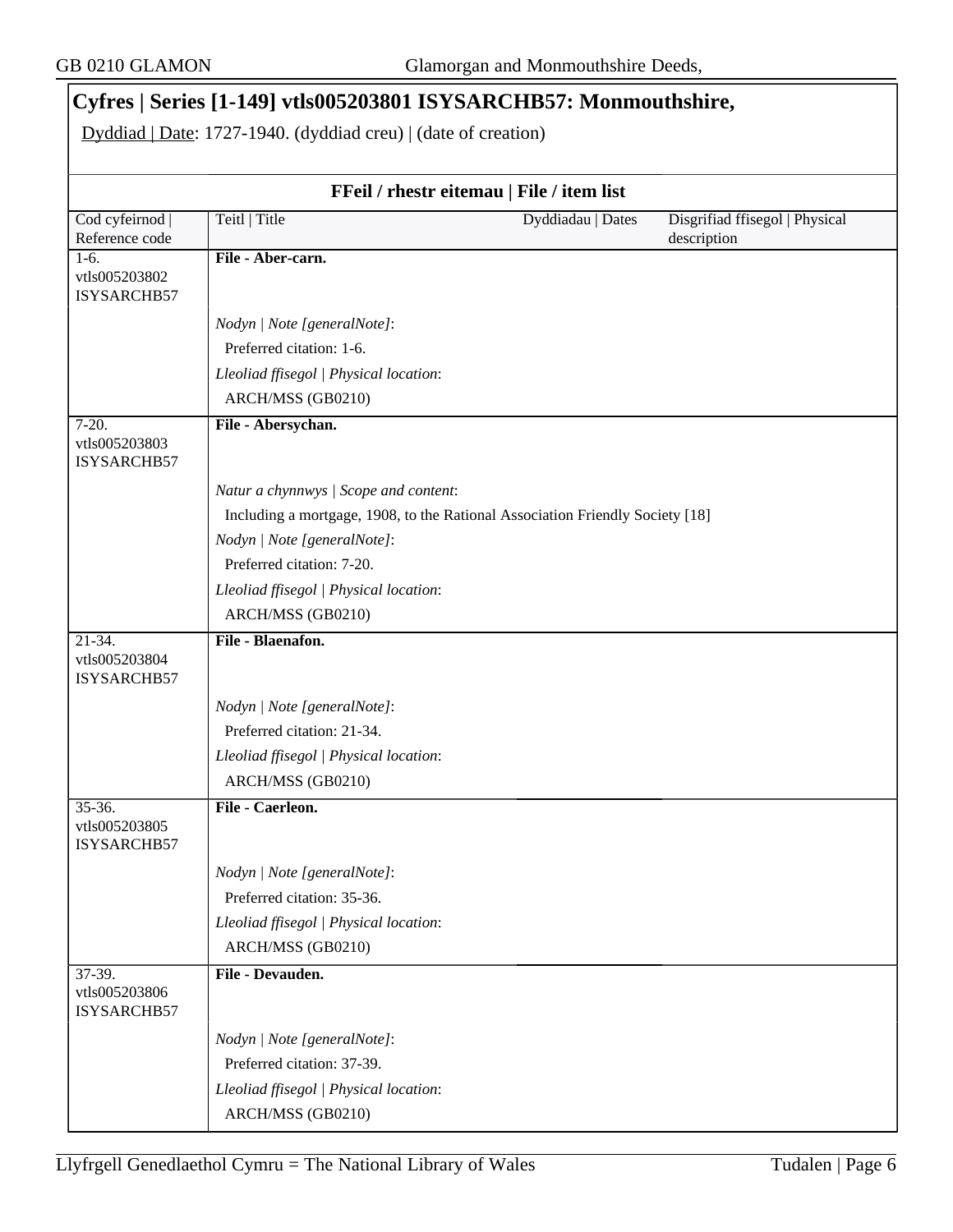| 40-43.                           | File - Goetre Fawr.                                                                   |
|----------------------------------|---------------------------------------------------------------------------------------|
| vtls005203807                    |                                                                                       |
| ISYSARCHB57                      |                                                                                       |
|                                  | Natur a chynnwys / Scope and content:                                                 |
|                                  | Including probate copy of the will, dated 1842, of Richard Jones, 24 April 1849 [43]. |
|                                  | Nodyn   Note [generalNote]:                                                           |
|                                  | Preferred citation: 40-43.                                                            |
|                                  | Lleoliad ffisegol   Physical location:                                                |
|                                  | ARCH/MSS (GB0210)                                                                     |
| 44. vtls005203808<br>ISYSARCHB57 | File - Langstone.                                                                     |
|                                  | Nodyn   Note [generalNote]:                                                           |
|                                  | Preferred citation: 44.                                                               |
|                                  | Lleoliad ffisegol   Physical location:                                                |
|                                  | ARCH/MSS (GB0210)                                                                     |
| 45. vtls005203809                | File - Llan-arth.                                                                     |
| ISYSARCHB57                      |                                                                                       |
|                                  | Nodyn   Note [generalNote]:                                                           |
|                                  | Preferred citation: 45.                                                               |
|                                  | Lleoliad ffisegol   Physical location:                                                |
|                                  | ARCH/MSS (GB0210)                                                                     |
| $46-47.$                         | File - Llanfihangel Llantarnam.                                                       |
| vtls005203810<br>ISYSARCHB57     |                                                                                       |
|                                  | Nodyn   Note [generalNote]:                                                           |
|                                  | Preferred citation: 46-47.                                                            |
|                                  | Lleoliad ffisegol   Physical location:                                                |
|                                  | ARCH/MSS (GB0210)                                                                     |
| $48-54.$                         | File - Llanfrechfa Upper.                                                             |
| vtls005203811<br>ISYSARCHB57     |                                                                                       |
|                                  | Nodyn   Note [generalNote]:                                                           |
|                                  | Preferred citation: 48-54.                                                            |
|                                  | Lleoliad ffisegol   Physical location:                                                |
|                                  | ARCH/MSS (GB0210)                                                                     |
| 55-56.                           | File - Llanhiledd.                                                                    |
| vtls005203812<br>ISYSARCHB57     |                                                                                       |
|                                  | Nodyn   Note [generalNote]:                                                           |
|                                  | Preferred citation: 55-56.                                                            |
|                                  | Lleoliad ffisegol   Physical location:                                                |
|                                  | ARCH/MSS (GB0210)                                                                     |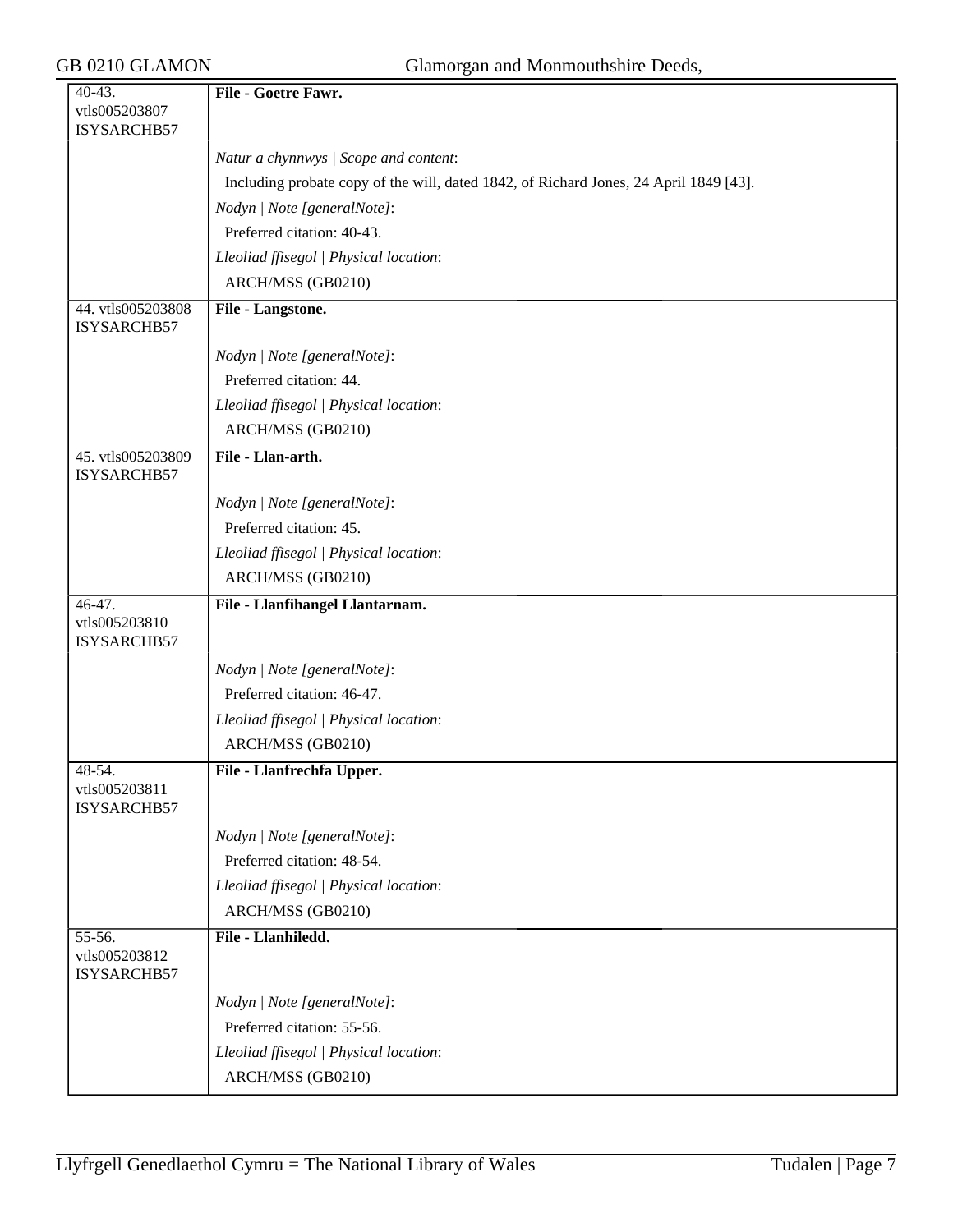| 57-59.                                     | File - Llanofer.                                                                                                            |
|--------------------------------------------|-----------------------------------------------------------------------------------------------------------------------------|
| vtls005203813                              |                                                                                                                             |
| ISYSARCHB57                                |                                                                                                                             |
|                                            | Nodyn   Note [generalNote]:                                                                                                 |
|                                            | Preferred citation: 57-59.                                                                                                  |
|                                            | Lleoliad ffisegol   Physical location:                                                                                      |
|                                            | ARCH/MSS (GB0210)                                                                                                           |
| $60 - 61.$                                 | File - Mynyddislwyn.                                                                                                        |
| vtls005203814<br>ISYSARCHB57               |                                                                                                                             |
|                                            | Natur a chynnwys / Scope and content:                                                                                       |
|                                            | Including a mortgage, 1906, to the Rational Association Friendly Society [61]                                               |
|                                            | Nodyn   Note [generalNote]:                                                                                                 |
|                                            | Preferred citation: 60-61.                                                                                                  |
|                                            | Lleoliad ffisegol   Physical location:                                                                                      |
|                                            | ARCH/MSS (GB0210)                                                                                                           |
| 62. vtls005203815<br>ISYSARCHB57           | File - Newport.                                                                                                             |
|                                            | Nodyn   Note [generalNote]:                                                                                                 |
|                                            | Preferred citation: 62.                                                                                                     |
|                                            | Lleoliad ffisegol   Physical location:                                                                                      |
|                                            | ARCH/MSS (GB0210)                                                                                                           |
|                                            |                                                                                                                             |
|                                            |                                                                                                                             |
| $63 - 77.$<br>vtls005203816<br>ISYSARCHB57 | File - Pant-teg, including probate<br>1897.<br>copy of the will, dated 1893, of Joseph<br>Goodenough, 1 February 1897 [76], |
|                                            | Nodyn   Note [generalNote]:                                                                                                 |
|                                            | Preferred citation: 63-77.                                                                                                  |
|                                            | Lleoliad ffisegol   Physical location:                                                                                      |
|                                            | ARCH/MSS (GB0210)                                                                                                           |
| $78-91.$                                   | File - Pontypool.                                                                                                           |
| vtls005203817<br>ISYSARCHB57               |                                                                                                                             |
|                                            | Natur a chynnwys / Scope and content:                                                                                       |
|                                            | Including a mortgage, 1910, to the South Monmouthshire District of the Independent Order of Rechabites<br>$[90]$            |
|                                            |                                                                                                                             |
|                                            | Nodyn   Note [generalNote]:<br>Preferred citation: 78-91.                                                                   |
|                                            | Lleoliad ffisegol   Physical location:                                                                                      |
|                                            | ARCH/MSS (GB0210)                                                                                                           |
| $92-93.$                                   | File - Rogerstone.                                                                                                          |
| vtls005203818<br>ISYSARCHB57               |                                                                                                                             |
|                                            | Nodyn   Note [generalNote]:                                                                                                 |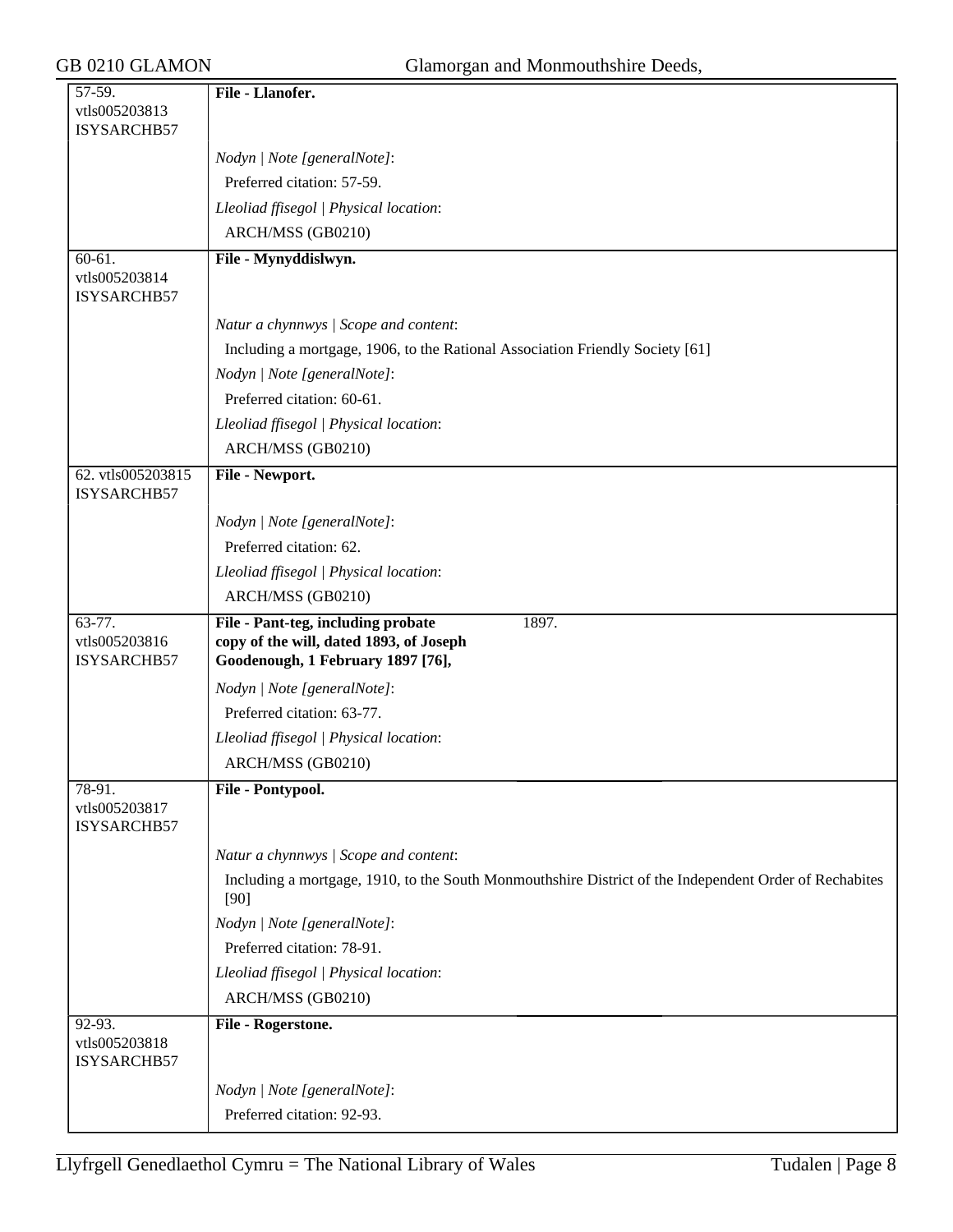| GB 0210 GLAMON                          |                                                                                                                                        | Glamorgan and Monmouthshire Deeds, |                                |
|-----------------------------------------|----------------------------------------------------------------------------------------------------------------------------------------|------------------------------------|--------------------------------|
|                                         | Lleoliad ffisegol   Physical location:                                                                                                 |                                    |                                |
|                                         | ARCH/MSS (GB0210)                                                                                                                      |                                    |                                |
| 94. vtls005203819<br>ISYSARCHB57        | File - Rumney.                                                                                                                         |                                    |                                |
|                                         | Nodyn   Note [generalNote]:                                                                                                            |                                    |                                |
|                                         | Preferred citation: 94.                                                                                                                |                                    |                                |
|                                         | Lleoliad ffisegol   Physical location:                                                                                                 |                                    |                                |
|                                         | ARCH/MSS (GB0210)                                                                                                                      |                                    |                                |
| 95. vtls005203820<br>ISYSARCHB57        | File - St Woolloos.                                                                                                                    |                                    |                                |
|                                         | Nodyn   Note [generalNote]:                                                                                                            |                                    |                                |
|                                         | Preferred citation: 95.                                                                                                                |                                    |                                |
|                                         | Lleoliad ffisegol   Physical location:                                                                                                 |                                    |                                |
|                                         | ARCH/MSS (GB0210)                                                                                                                      |                                    |                                |
| 96-146.<br>vtls005203821<br>ISYSARCHB57 | File - Trefethin.                                                                                                                      |                                    |                                |
|                                         | Natur a chynnwys / Scope and content:                                                                                                  |                                    |                                |
|                                         | Including a conveyance, 1853, by the Friendly Sisters Benefit Society of Abersychan.                                                   |                                    |                                |
|                                         | Nodyn   Note [generalNote]:                                                                                                            |                                    |                                |
|                                         | Preferred citation: 96-146.                                                                                                            |                                    |                                |
|                                         | Lleoliad ffisegol   Physical location:                                                                                                 |                                    |                                |
|                                         | ARCH/MSS (GB0210)                                                                                                                      |                                    |                                |
| 147-149.                                | File - Usk.                                                                                                                            |                                    |                                |
| vtls005203822<br>ISYSARCHB57            |                                                                                                                                        |                                    |                                |
|                                         | Nodyn   Note [generalNote]:                                                                                                            |                                    |                                |
|                                         | Preferred citation: 147-149.                                                                                                           |                                    |                                |
|                                         | Lleoliad ffisegol   Physical location:                                                                                                 |                                    |                                |
|                                         | ARCH/MSS (GB0210)                                                                                                                      |                                    |                                |
|                                         | Cyfres   Series [150-185] vtls005203823 ISYSARCHB57: Glamorganshire,<br>Dyddiad   Date: 1823-1917. (dyddiad creu)   (date of creation) |                                    |                                |
|                                         | FFeil / rhestr eitemau   File / item list                                                                                              |                                    |                                |
| Cod cyfeirnod                           | Teitl   Title                                                                                                                          | Dyddiadau   Dates                  | Disgrifiad ffisegol   Physical |
| Reference code<br>150-164.              | File - Cardiff.                                                                                                                        |                                    | description                    |
| vtls005203824<br>ISYSARCHB57            |                                                                                                                                        |                                    |                                |
|                                         | Nodyn   Note [generalNote]:                                                                                                            |                                    |                                |
|                                         | Preferred citation: 150-164.                                                                                                           |                                    |                                |
|                                         | Lleoliad ffisegol   Physical location:                                                                                                 |                                    |                                |
|                                         | ARCH/MSS (GB0210)                                                                                                                      |                                    |                                |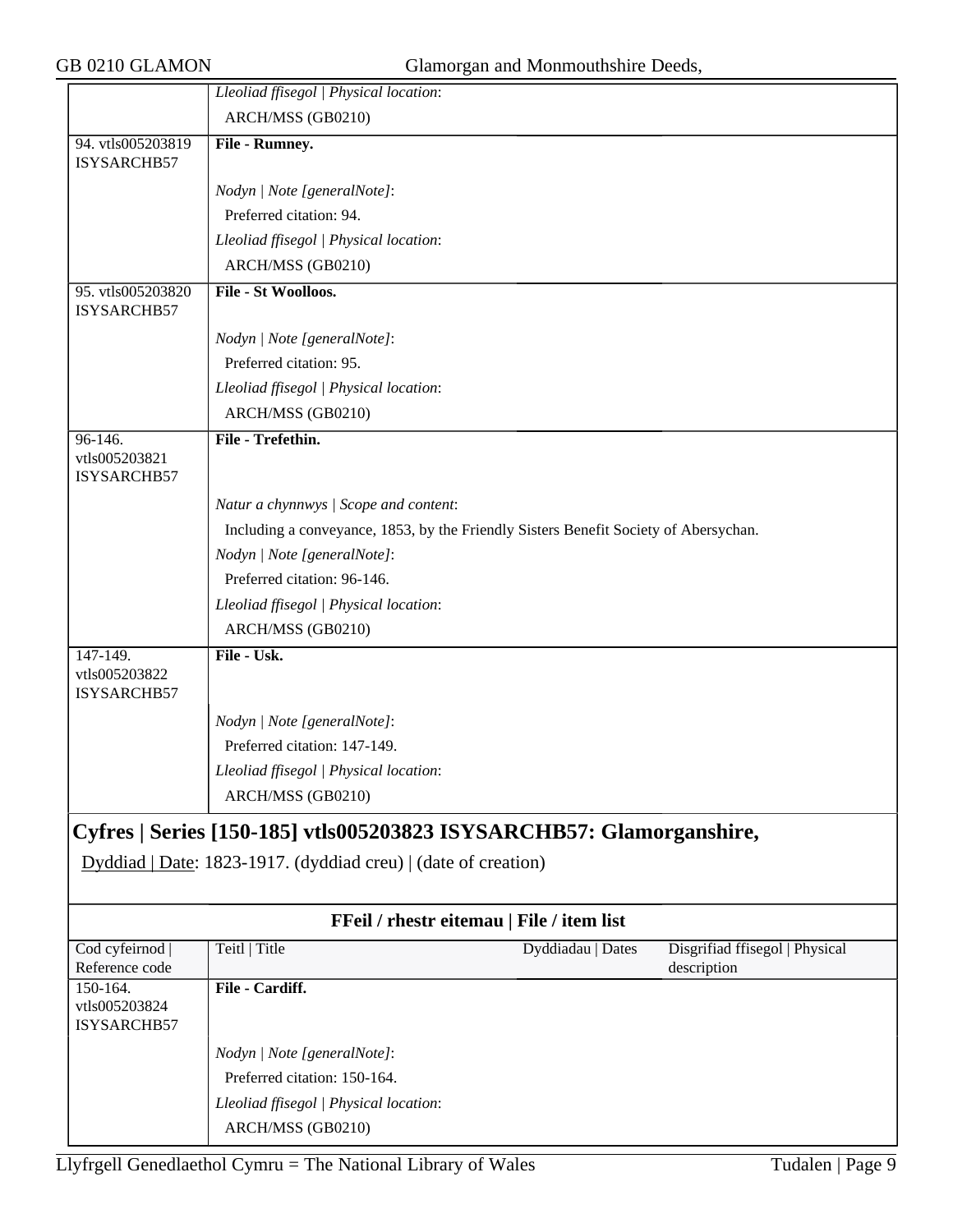| 165-76.<br>vtls005203825     | File - Llangyfelach.                                               |                                                                                                     |
|------------------------------|--------------------------------------------------------------------|-----------------------------------------------------------------------------------------------------|
| ISYSARCHB57                  |                                                                    |                                                                                                     |
|                              |                                                                    |                                                                                                     |
|                              | Nodyn   Note [generalNote]:                                        |                                                                                                     |
|                              | Preferred citation: 165-76.                                        |                                                                                                     |
|                              | Lleoliad ffisegol   Physical location:                             |                                                                                                     |
|                              | ARCH/MSS (GB0210)                                                  |                                                                                                     |
| 177-179.                     | <b>File - Llantwit Fardre.</b>                                     |                                                                                                     |
| vtls005203826<br>ISYSARCHB57 |                                                                    |                                                                                                     |
|                              |                                                                    |                                                                                                     |
|                              | Nodyn   Note [generalNote]:                                        |                                                                                                     |
|                              | Preferred citation: 177-179.                                       |                                                                                                     |
|                              | Lleoliad ffisegol   Physical location:                             |                                                                                                     |
|                              | ARCH/MSS (GB0210)                                                  |                                                                                                     |
| 180.                         | File - Swansea.                                                    |                                                                                                     |
| vtls005203827<br>ISYSARCHB57 |                                                                    |                                                                                                     |
|                              | Nodyn   Note [generalNote]:                                        |                                                                                                     |
|                              | Preferred citation: 180.                                           |                                                                                                     |
|                              | Lleoliad ffisegol   Physical location:                             |                                                                                                     |
|                              | ARCH/MSS (GB0210)                                                  |                                                                                                     |
| $181 - 185.$                 | File - Whitchurch.                                                 |                                                                                                     |
| vtls005203828                |                                                                    |                                                                                                     |
| ISYSARCHB57                  |                                                                    |                                                                                                     |
|                              | Natur a chynnwys / Scope and content:                              |                                                                                                     |
|                              | Friendly Society [184].                                            | Including a mortgage, 1911, to the Cardiff United District Branch of the Ancient Order of Foresters |
|                              | Nodyn   Note [generalNote]:                                        |                                                                                                     |
|                              | Preferred citation: 181-185.                                       |                                                                                                     |
|                              | Lleoliad ffisegol   Physical location:                             |                                                                                                     |
|                              | ARCH/MSS (GB0210)                                                  |                                                                                                     |
|                              |                                                                    |                                                                                                     |
|                              | Cyfres   Series [186] vtls005203829 ISYSARCHB57: Monmouthshire and |                                                                                                     |
| Glamorganshire,              |                                                                    |                                                                                                     |
|                              | Dyddiad   Date: 1880. (dyddiad creu)   (date of creation)          |                                                                                                     |
|                              |                                                                    |                                                                                                     |
|                              | FFeil / rhestr eitemau   File / item list                          |                                                                                                     |
| Cod cyfeirnod                | Teitl   Title                                                      | Disgrifiad ffisegol   Physical<br>Dyddiadau   Dates                                                 |
| Reference code               |                                                                    | description                                                                                         |
| 186.                         | File - Pre-nuptial settlement,                                     | 1880.                                                                                               |
| vtls005203830<br>ISYSARCHB57 |                                                                    |                                                                                                     |
|                              |                                                                    |                                                                                                     |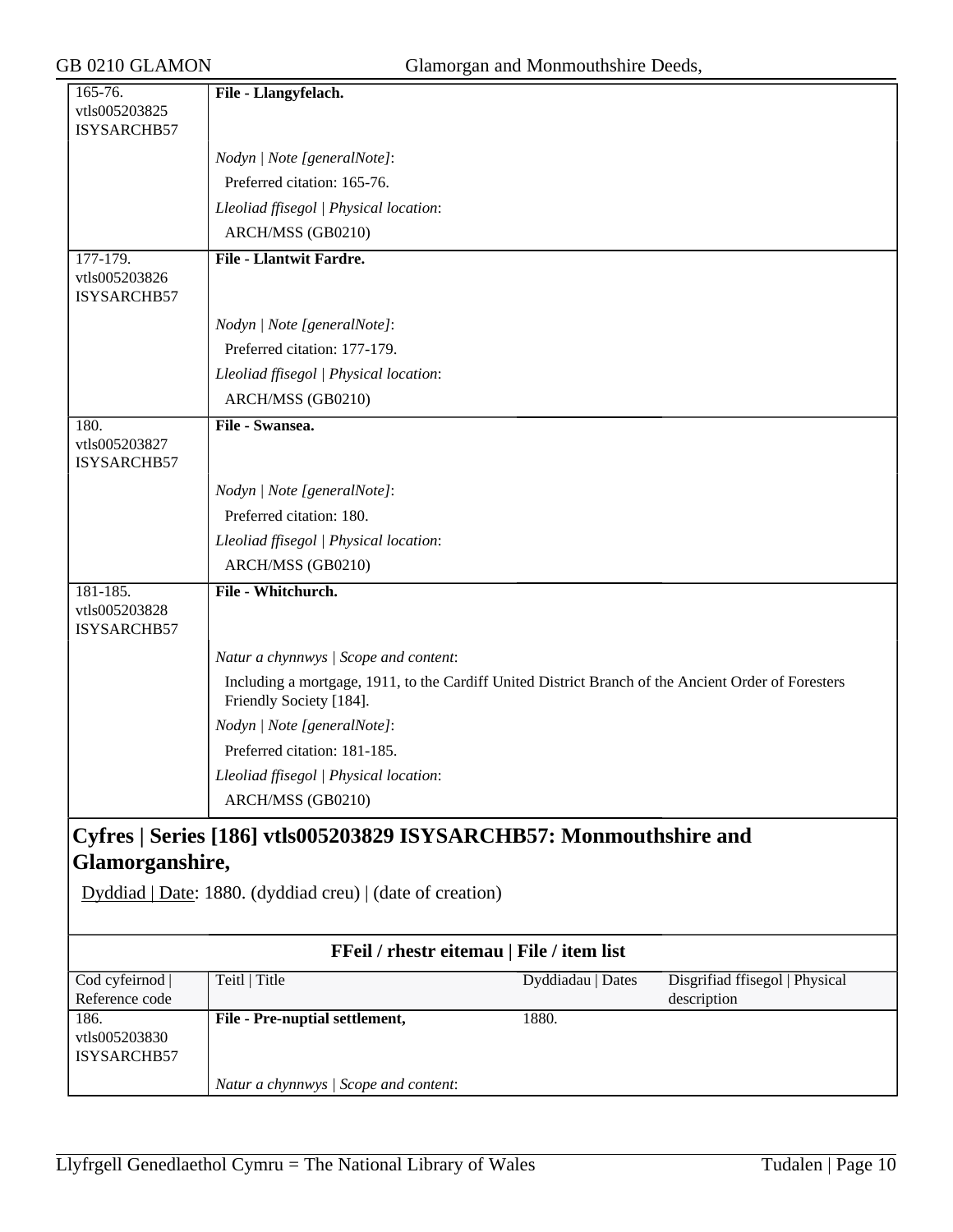GB 0210 GLAMON Glamorgan and Monmouthshire Deeds,

| Pre-nuptial settlement, dated 31 May 1880, of Mary Howells of Cwm-taf, p Faenor, co Brecon and<br>Charles Francis of Cefn-rhos-y-bedd, p Mynyddislwyn, co Mon, relating to properties in p Merthyr<br>Tudful, co Glam and p Mynyddislwyn.<br>Nodyn   Note [generalNote]: |
|--------------------------------------------------------------------------------------------------------------------------------------------------------------------------------------------------------------------------------------------------------------------------|
| Preferred citation: 186.<br>Lleoliad ffisegol   Physical location:<br>ARCH/MSS (GB0210)                                                                                                                                                                                  |

### **Cyfres | Series [187-8] vtls005203831 ISYSARCHB57: Cardiganshire,**

Dyddiad | Date: 1847-1876. (dyddiad creu) | (date of creation)

| FFeil / rhestr eitemau   File / item list |                                                                                                                       |                   |                                |
|-------------------------------------------|-----------------------------------------------------------------------------------------------------------------------|-------------------|--------------------------------|
| Cod cyfeirnod                             | Teitl   Title                                                                                                         | Dyddiadau   Dates | Disgrifiad ffisegol   Physical |
| Reference code                            |                                                                                                                       |                   | description                    |
| 187-188.<br>vtls005203832<br>ISYSARCHB57  | File - Deeds relating to properties in the<br>parishes of Llanddewibrefi and Tregaron,<br>Nodyn / Note [generalNote]: | 1847-1876.        |                                |
|                                           | Preferred citation: 187-188.<br>Lleoliad ffisegol   Physical location:<br>ARCH/MSS (GB0210)                           |                   |                                |

## **Cyfres | Series [189-92] vtls005203833 ISYSARCHB57: Miscellaneous,**

Dyddiad | Date: 1831-1893. (dyddiad creu) | (date of creation)

| FFeil / rhestr eitemau   File / item list |                                           |                   |                                |
|-------------------------------------------|-------------------------------------------|-------------------|--------------------------------|
| Cod cyfeirnod                             | Teitl   Title                             | Dyddiadau   Dates | Disgrifiad ffisegol   Physical |
| Reference code                            |                                           |                   | description                    |
| 189-192.                                  | <b>File - Mortgages and miscellaneous</b> | 1831-1893.        |                                |
| vtls005203834                             | financial papers, including a partnership |                   |                                |
| ISYSARCHB57                               | agreement, 1846, relating to a company of |                   |                                |
|                                           | mercers in Pontypool [190],               |                   |                                |
|                                           | Nodyn / Note [generalNote]:               |                   |                                |
|                                           | Preferred citation: 189-192.              |                   |                                |
|                                           | Lleoliad ffisegol   Physical location:    |                   |                                |
|                                           | ARCH/MSS (GB0210)                         |                   |                                |

## **Is-fonds | Subfonds 1992 Purchase. vtls005203835 ISYSARCHB57: 1992 Purchase. Deeds and documents relating mainly to properties in the counties of Monmouth, Glamorgan and Lancashire,**

Dyddiad | Date: 1811-1945. (dyddiad creu) | (date of creation)

Lleoliad ffisegol | Physical location: ARCH/MSS (GB0210)

Nodyn | Note [generalNote]: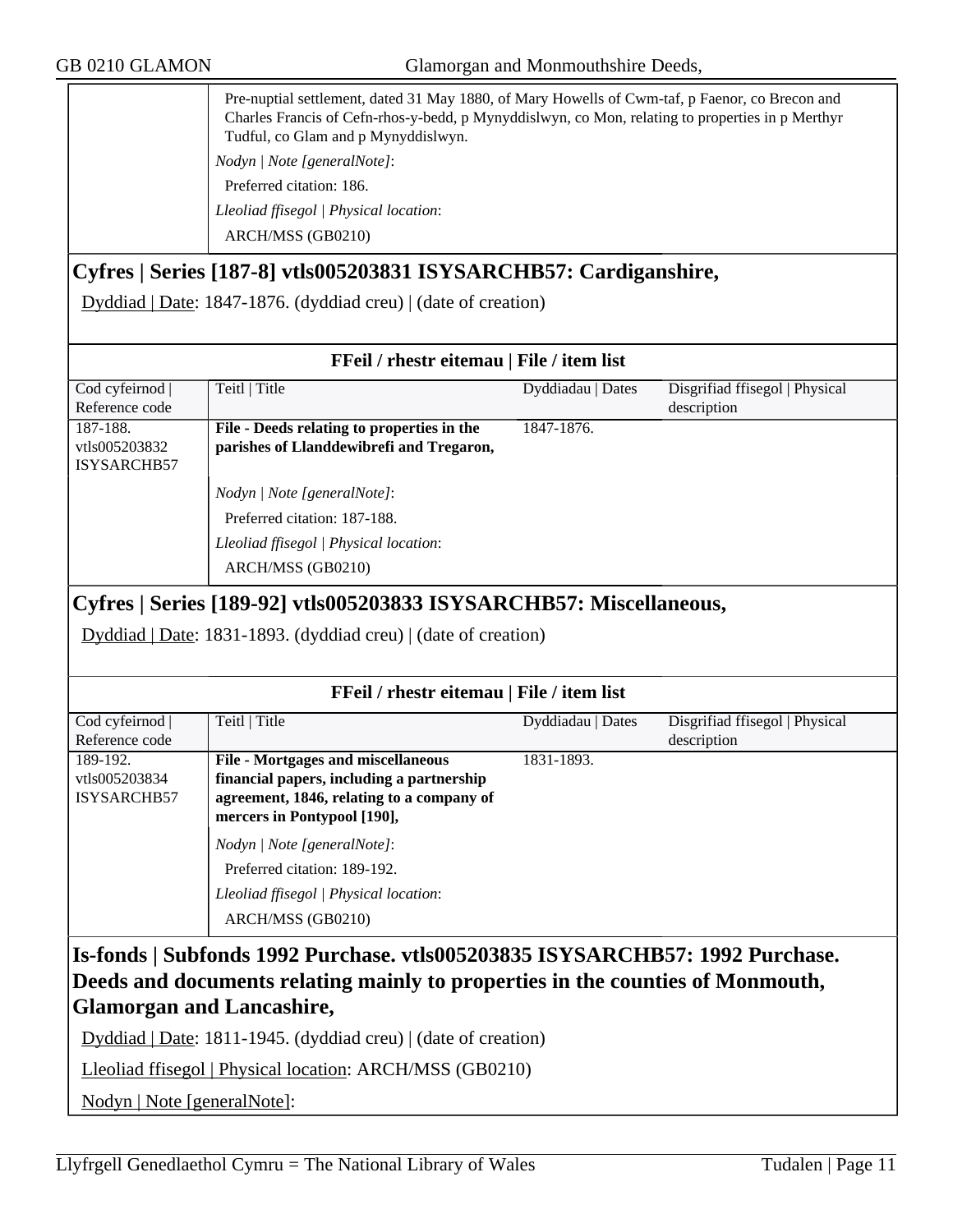Preferred citation: 1992 Purchase.

# **Cyfres | Series [1-254] vtls005203836 ISYSARCHB57: Monmouthshire,**

Dyddiad | Date: 1811-1925. (dyddiad creu) | (date of creation)

| FFeil / rhestr eitemau   File / item list |                                                                                                                              |                   |                                               |
|-------------------------------------------|------------------------------------------------------------------------------------------------------------------------------|-------------------|-----------------------------------------------|
| Cod cyfeirnod  <br>Reference code         | Teitl   Title                                                                                                                | Dyddiadau   Dates | Disgrifiad ffisegol   Physical<br>description |
| 1. vtls005203837<br>ISYSARCHB57           | File - Abergavenny.                                                                                                          |                   |                                               |
|                                           | Nodyn   Note [generalNote]:                                                                                                  |                   |                                               |
|                                           | Preferred citation: 1.                                                                                                       |                   |                                               |
|                                           | Lleoliad ffisegol   Physical location:                                                                                       |                   |                                               |
|                                           | ARCH/MSS (GB0210)                                                                                                            |                   |                                               |
| $2-40.$<br>vtls005203838<br>ISYSARCHB57   | File - Abersychan, including probate copy<br>of the will, dated 29 May 1888, of John<br>Harley Wainwright, 29 Aug. 1888 [6], | 1888.             |                                               |
|                                           | Nodyn   Note [generalNote]:                                                                                                  |                   |                                               |
|                                           | Preferred citation: 2-40.                                                                                                    |                   |                                               |
|                                           | Lleoliad ffisegol   Physical location:                                                                                       |                   |                                               |
|                                           | ARCH/MSS (GB0210)                                                                                                            |                   |                                               |
| 41. vtls005203839<br>ISYSARCHB57          | File - Basaleg and Risca.                                                                                                    |                   |                                               |
|                                           | Nodyn   Note [generalNote]:                                                                                                  |                   |                                               |
|                                           | Preferred citation: 41.                                                                                                      |                   |                                               |
|                                           | Lleoliad ffisegol   Physical location:                                                                                       |                   |                                               |
|                                           | ARCH/MSS (GB0210)                                                                                                            |                   |                                               |
| 42-43.<br>vtls005203840<br>ISYSARCHB57    | File - Bedwellty.                                                                                                            |                   |                                               |
|                                           | Nodyn   Note [generalNote]:                                                                                                  |                   |                                               |
|                                           | Preferred citation: 42-43.                                                                                                   |                   |                                               |
|                                           | Lleoliad ffisegol   Physical location:                                                                                       |                   |                                               |
|                                           | ARCH/MSS (GB0210)                                                                                                            |                   |                                               |
| 44-113.<br>vtls005203841<br>ISYSARCHB57   | File - Blaenafon.                                                                                                            |                   |                                               |
|                                           | Nodyn   Note [generalNote]:                                                                                                  |                   |                                               |
|                                           | Preferred citation: 44-113.                                                                                                  |                   |                                               |
|                                           | Lleoliad ffisegol   Physical location:                                                                                       |                   |                                               |
|                                           | ARCH/MSS (GB0210)                                                                                                            |                   |                                               |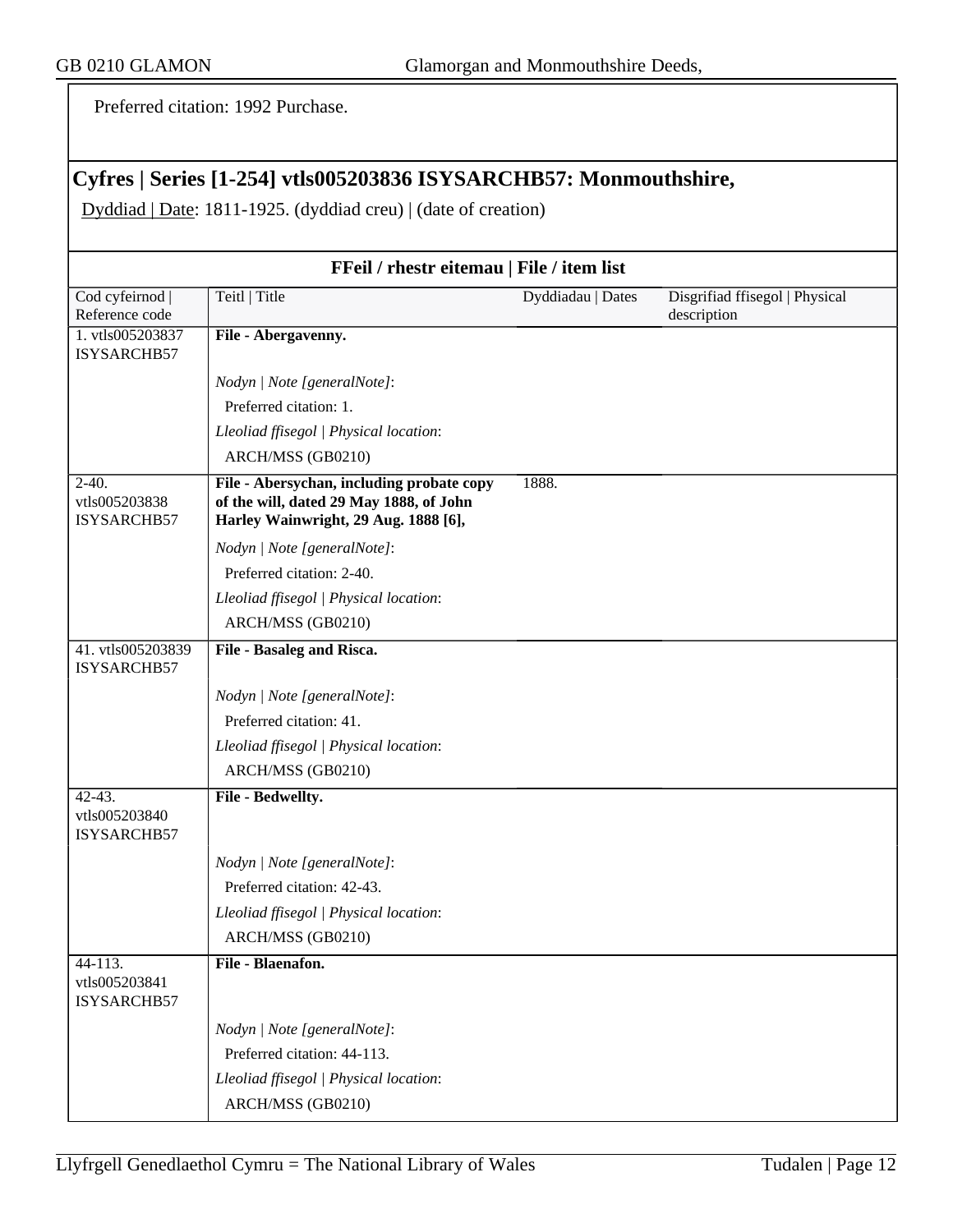| 114-116.<br>vtls005203842                | File - Caerleon. including probate copy of<br>the will, dated 1844, of John Butler, 4 Nov.                      |
|------------------------------------------|-----------------------------------------------------------------------------------------------------------------|
| ISYSARCHB57                              | 1848 [116].                                                                                                     |
|                                          | Nodyn   Note [generalNote]:                                                                                     |
|                                          | Preferred citation: 114-116.                                                                                    |
|                                          | Lleoliad ffisegol   Physical location:                                                                          |
|                                          | ARCH/MSS (GB0210)                                                                                               |
| 117.<br>vtls005203843<br>ISYSARCHB57     | <b>File - Caldicot.</b>                                                                                         |
|                                          | Nodyn   Note [generalNote]:                                                                                     |
|                                          | Preferred citation: 117.                                                                                        |
|                                          | Lleoliad ffisegol   Physical location:                                                                          |
|                                          | ARCH/MSS (GB0210)                                                                                               |
| 118.<br>vtls005203844<br>ISYSARCHB57     | File - Christchurch.                                                                                            |
|                                          | Nodyn   Note [generalNote]:                                                                                     |
|                                          | Preferred citation: 118.                                                                                        |
|                                          | Lleoliad ffisegol   Physical location:                                                                          |
|                                          | ARCH/MSS (GB0210)                                                                                               |
| 119-123.<br>vtls005203845<br>ISYSARCHB57 | File - Crymlyn, including probate copy of<br>the will, dated 1896, of Charles Francis, 25<br>Nov. 1896 [121].   |
|                                          | Nodyn   Note [generalNote]:                                                                                     |
|                                          | Preferred citation: 119-123.                                                                                    |
|                                          | Lleoliad ffisegol   Physical location:                                                                          |
|                                          | ARCH/MSS (GB0210)                                                                                               |
| 124-125.<br>vtls005203846<br>ISYSARCHB57 | File - Goetre Fawr, including probate copy<br>of the will, dated 1846, of James Prosser,<br>17 June 1850 [124]. |
|                                          | Nodyn   Note [generalNote]:                                                                                     |
|                                          | Preferred citation: 124-125.                                                                                    |
|                                          | Lleoliad ffisegol   Physical location:                                                                          |
|                                          | ARCH/MSS (GB0210)                                                                                               |
| 126.<br>vtls005203847<br>ISYSARCHB57     | File - Goldcliff.                                                                                               |
|                                          | Nodyn   Note [generalNote]:                                                                                     |
|                                          | Preferred citation: 126.                                                                                        |
|                                          | Lleoliad ffisegol   Physical location:                                                                          |
|                                          | ARCH/MSS (GB0210)                                                                                               |
| 127-132.<br>vtls005203848<br>ISYSARCHB57 | File - Griffithstown.                                                                                           |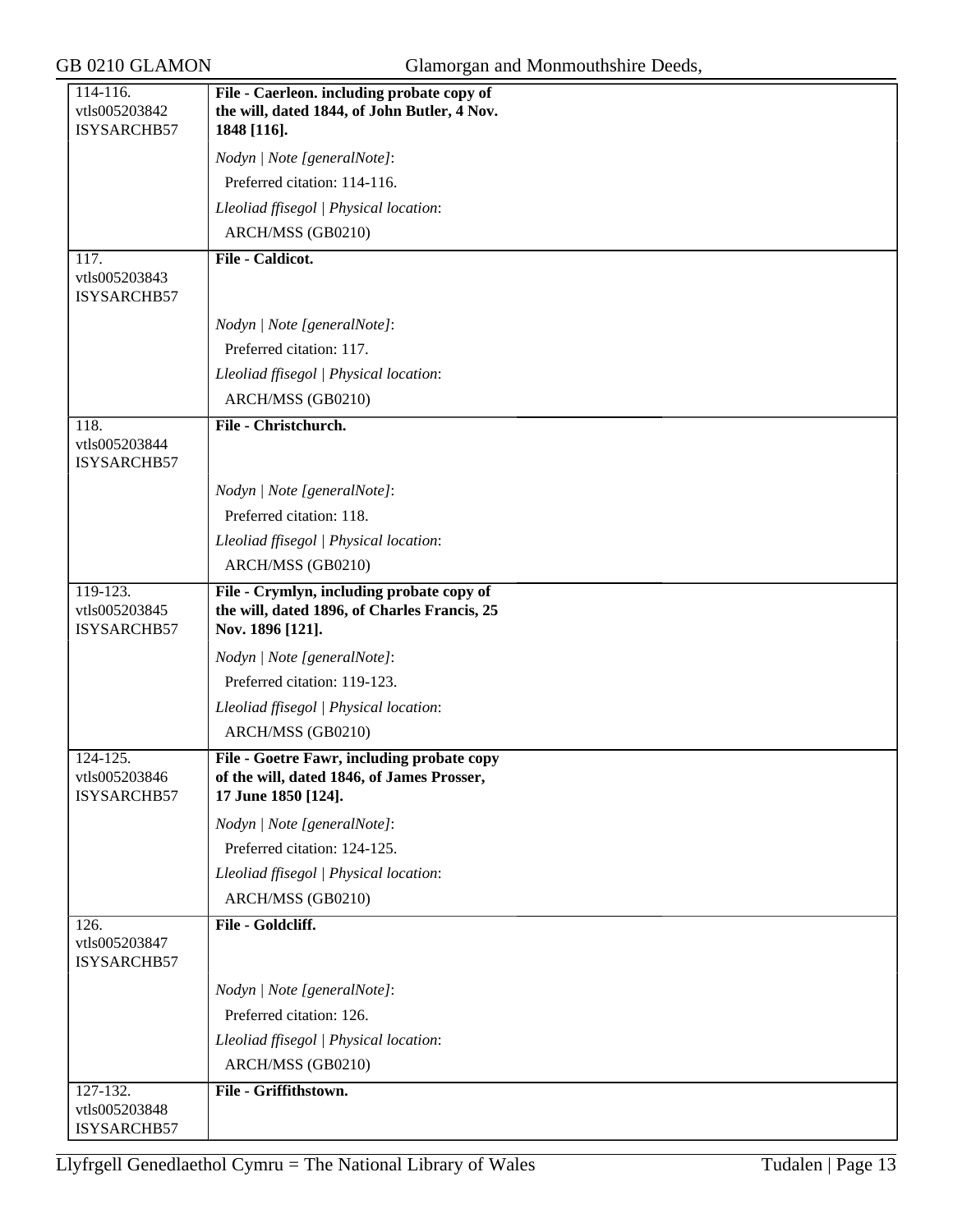|                                              | Natur a chynnwys / Scope and content:                                                                                                                                        |
|----------------------------------------------|------------------------------------------------------------------------------------------------------------------------------------------------------------------------------|
|                                              | Including probate copy of the will, dated 1895, of William Roberts, 6 Feb. 1896 [129] and an agreement,<br>1906, with the Trustees of the Griffithstown Baptist Church [131] |
|                                              | Nodyn   Note [generalNote]:                                                                                                                                                  |
|                                              | Preferred citation: 127-132.                                                                                                                                                 |
|                                              | Lleoliad ffisegol   Physical location:                                                                                                                                       |
|                                              | ARCH/MSS (GB0210)                                                                                                                                                            |
| $133 - 138.$<br>vtls005203849<br>ISYSARCHB57 | File - Llanfihangel Llantarnam.                                                                                                                                              |
|                                              | Nodyn   Note [generalNote]:                                                                                                                                                  |
|                                              | Preferred citation: 133-138.                                                                                                                                                 |
|                                              | Lleoliad ffisegol   Physical location:                                                                                                                                       |
|                                              | ARCH/MSS (GB0210)                                                                                                                                                            |
| 139.<br>vtls005203850<br>ISYSARCHB57         | File - Llanfihangel Pont-y-moel.                                                                                                                                             |
|                                              | Nodyn   Note [generalNote]:                                                                                                                                                  |
|                                              | Preferred citation: 139.                                                                                                                                                     |
|                                              | Lleoliad ffisegol   Physical location:                                                                                                                                       |
|                                              | ARCH/MSS (GB0210)                                                                                                                                                            |
|                                              |                                                                                                                                                                              |
| $140-1.$<br>vtls005203851<br>ISYSARCHB57     | File - Llanfrechfa Lower.                                                                                                                                                    |
|                                              | Nodyn   Note [generalNote]:                                                                                                                                                  |
|                                              | Preferred citation: 140-1.                                                                                                                                                   |
|                                              | Lleoliad ffisegol   Physical location:                                                                                                                                       |
|                                              | ARCH/MSS (GB0210)                                                                                                                                                            |
| $142 - 151.$<br>vtls005203852<br>ISYSARCHB57 | File - Llanfrechfa Upper.                                                                                                                                                    |
|                                              | Nodyn   Note [generalNote]:                                                                                                                                                  |
|                                              | Preferred citation: 142-151.                                                                                                                                                 |
|                                              | Lleoliad ffisegol   Physical location:                                                                                                                                       |
|                                              | ARCH/MSS (GB0210)                                                                                                                                                            |
| 152-153.<br>vtls005203853<br>ISYSARCHB57     | File - Llan-gwm.                                                                                                                                                             |
|                                              | Nodyn   Note [generalNote]:                                                                                                                                                  |
|                                              | Preferred citation: 152-153.                                                                                                                                                 |
|                                              | Lleoliad ffisegol   Physical location:                                                                                                                                       |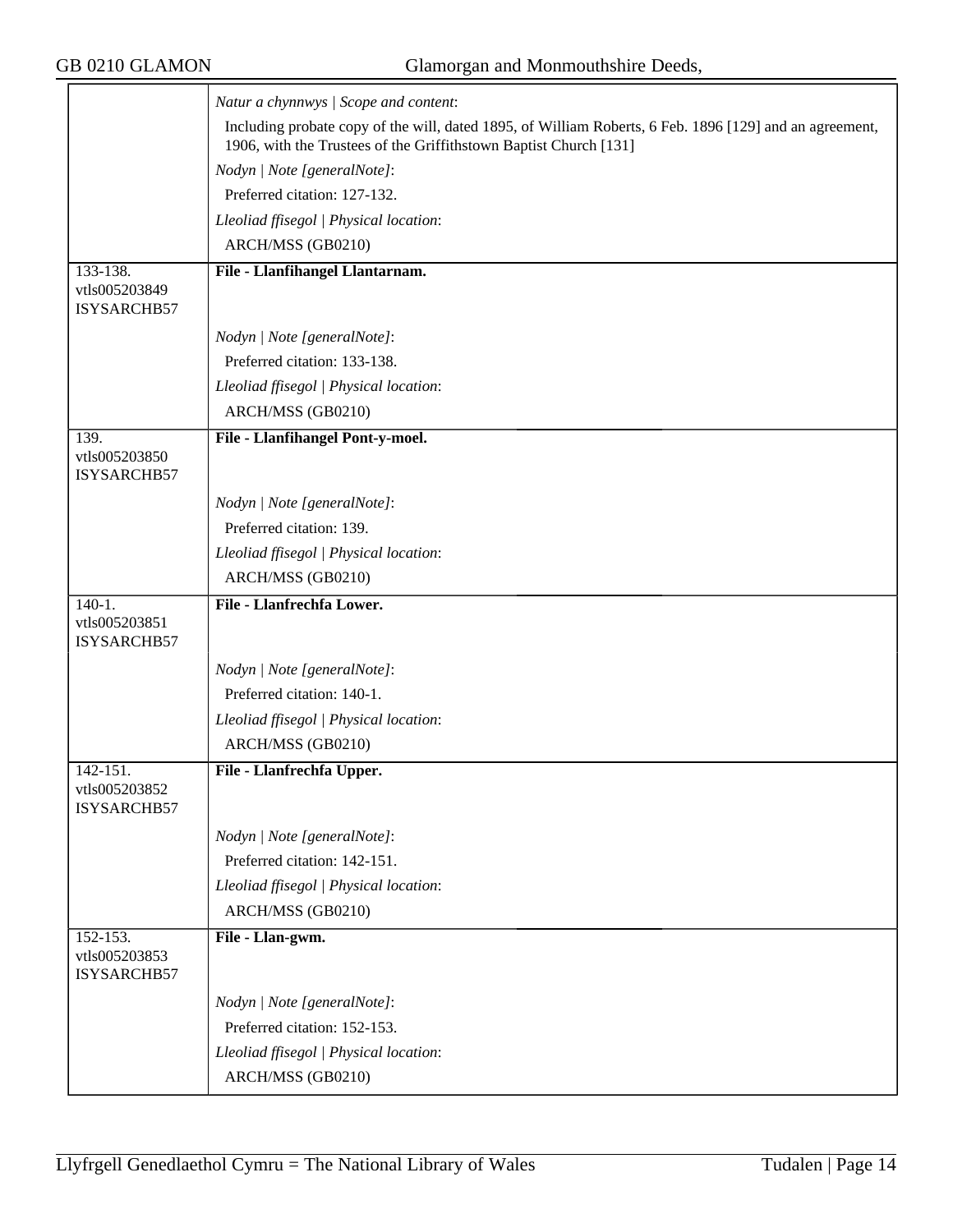| 154.                         | File - Llanhenwg and Mamheilad.        |
|------------------------------|----------------------------------------|
| vtls005203854                |                                        |
| ISYSARCHB57                  |                                        |
|                              | Nodyn   Note [generalNote]:            |
|                              | Preferred citation: 154.               |
|                              | Lleoliad ffisegol   Physical location: |
|                              | ARCH/MSS (GB0210)                      |
| 155.                         | File - Llanhiledd.                     |
| vtls005203855<br>ISYSARCHB57 |                                        |
|                              | Nodyn   Note [generalNote]:            |
|                              | Preferred citation: 155.               |
|                              | Lleoliad ffisegol   Physical location: |
|                              | ARCH/MSS (GB0210)                      |
| 156.                         | File - Llanofer.                       |
| vtls005203856<br>ISYSARCHB57 |                                        |
|                              | Nodyn   Note [generalNote]:            |
|                              | Preferred citation: 156.               |
|                              | Lleoliad ffisegol   Physical location: |
|                              | ARCH/MSS (GB0210)                      |
| 157.                         | File - Monmouth.                       |
| vtls005203857<br>ISYSARCHB57 |                                        |
|                              | Nodyn   Note [generalNote]:            |
|                              | Preferred citation: 157.               |
|                              | Lleoliad ffisegol   Physical location: |
|                              | ARCH/MSS (GB0210)                      |
| 158-160.                     | File - Mynyddislwyn.                   |
| vtls005203858<br>ISYSARCHB57 |                                        |
|                              | Nodyn   Note [generalNote]:            |
|                              | Preferred citation: 158-160.           |
|                              | Lleoliad ffisegol   Physical location: |
|                              | ARCH/MSS (GB0210)                      |
| 161-164.                     | File - Newport.                        |
| vtls005203859<br>ISYSARCHB57 |                                        |
|                              | Nodyn   Note [generalNote]:            |
|                              | Preferred citation: 161-164.           |
|                              | Lleoliad ffisegol   Physical location: |
|                              | ARCH/MSS (GB0210)                      |
| 165-172.                     | File - Pant-teg.                       |
| vtls005203860                |                                        |
| ISYSARCHB57                  |                                        |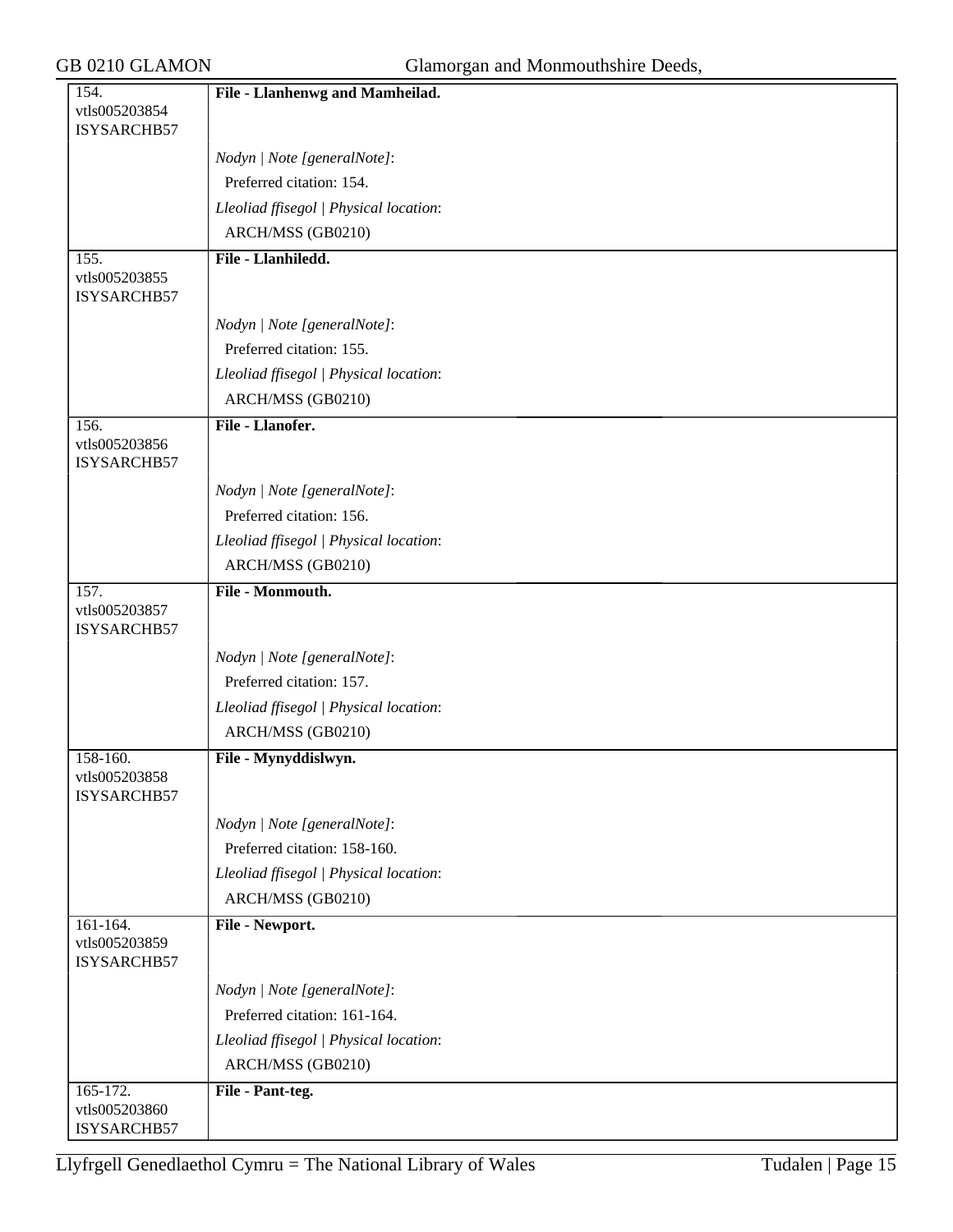|                                          | Nodyn   Note [generalNote]:                                                                                                                                                                                                                                                                                                                                       |
|------------------------------------------|-------------------------------------------------------------------------------------------------------------------------------------------------------------------------------------------------------------------------------------------------------------------------------------------------------------------------------------------------------------------|
|                                          | Preferred citation: 165-172.                                                                                                                                                                                                                                                                                                                                      |
|                                          | Lleoliad ffisegol   Physical location:                                                                                                                                                                                                                                                                                                                            |
|                                          | ARCH/MSS (GB0210)                                                                                                                                                                                                                                                                                                                                                 |
| 173-197.                                 | File - Pontypool, including probate copy                                                                                                                                                                                                                                                                                                                          |
| vtls005203861<br>ISYSARCHB57             | of the will, dated 1888, of Edward Charles<br>Price, 2 Nov. 1888 [174].                                                                                                                                                                                                                                                                                           |
|                                          | Nodyn   Note [generalNote]:                                                                                                                                                                                                                                                                                                                                       |
|                                          | Preferred citation: 173-197.                                                                                                                                                                                                                                                                                                                                      |
|                                          | Lleoliad ffisegol   Physical location:                                                                                                                                                                                                                                                                                                                            |
|                                          | ARCH/MSS (GB0210)                                                                                                                                                                                                                                                                                                                                                 |
| 198-199.                                 | File - Rogerstone.                                                                                                                                                                                                                                                                                                                                                |
| vtls005203862<br>ISYSARCHB57             |                                                                                                                                                                                                                                                                                                                                                                   |
|                                          |                                                                                                                                                                                                                                                                                                                                                                   |
|                                          | Nodyn   Note [generalNote]:                                                                                                                                                                                                                                                                                                                                       |
|                                          | Preferred citation: 198-199.                                                                                                                                                                                                                                                                                                                                      |
|                                          | Lleoliad ffisegol   Physical location:                                                                                                                                                                                                                                                                                                                            |
|                                          | ARCH/MSS (GB0210)                                                                                                                                                                                                                                                                                                                                                 |
| 200.<br>vtls005203863                    | File - Shirenewton.                                                                                                                                                                                                                                                                                                                                               |
| ISYSARCHB57                              |                                                                                                                                                                                                                                                                                                                                                                   |
|                                          | Nodyn   Note [generalNote]:                                                                                                                                                                                                                                                                                                                                       |
|                                          | Preferred citation: 200.                                                                                                                                                                                                                                                                                                                                          |
|                                          | Lleoliad ffisegol   Physical location:                                                                                                                                                                                                                                                                                                                            |
|                                          | ARCH/MSS (GB0210)                                                                                                                                                                                                                                                                                                                                                 |
| 201-252.<br>vtls005203864<br>ISYSARCHB57 | File - Trefethin, including probate copy of<br>the will, dated 1836, of James Phillips, 3<br>June 1836 [202], probate copy of the will,<br>dated 1865, of John Evans, 23 Sept. 1865<br>[214], administration of the will, dated<br>1858, of John Hawkins, 14 Oct. 1865 [215],<br>probate copy of the will, dated 1875, of<br>Joshua Williams, 18 July 1876 [219]. |
|                                          | Nodyn   Note [generalNote]:                                                                                                                                                                                                                                                                                                                                       |
|                                          | Preferred citation: 201-252.                                                                                                                                                                                                                                                                                                                                      |
|                                          | Lleoliad ffisegol   Physical location:                                                                                                                                                                                                                                                                                                                            |
|                                          | ARCH/MSS (GB0210)                                                                                                                                                                                                                                                                                                                                                 |
| 253-254.<br>vtls005203865<br>ISYSARCHB57 | File - Usk.                                                                                                                                                                                                                                                                                                                                                       |
|                                          | Nodyn   Note [generalNote]:                                                                                                                                                                                                                                                                                                                                       |
|                                          | Preferred citation: 253-254.                                                                                                                                                                                                                                                                                                                                      |
|                                          | Lleoliad ffisegol   Physical location:                                                                                                                                                                                                                                                                                                                            |
|                                          | ARCH/MSS (GB0210)                                                                                                                                                                                                                                                                                                                                                 |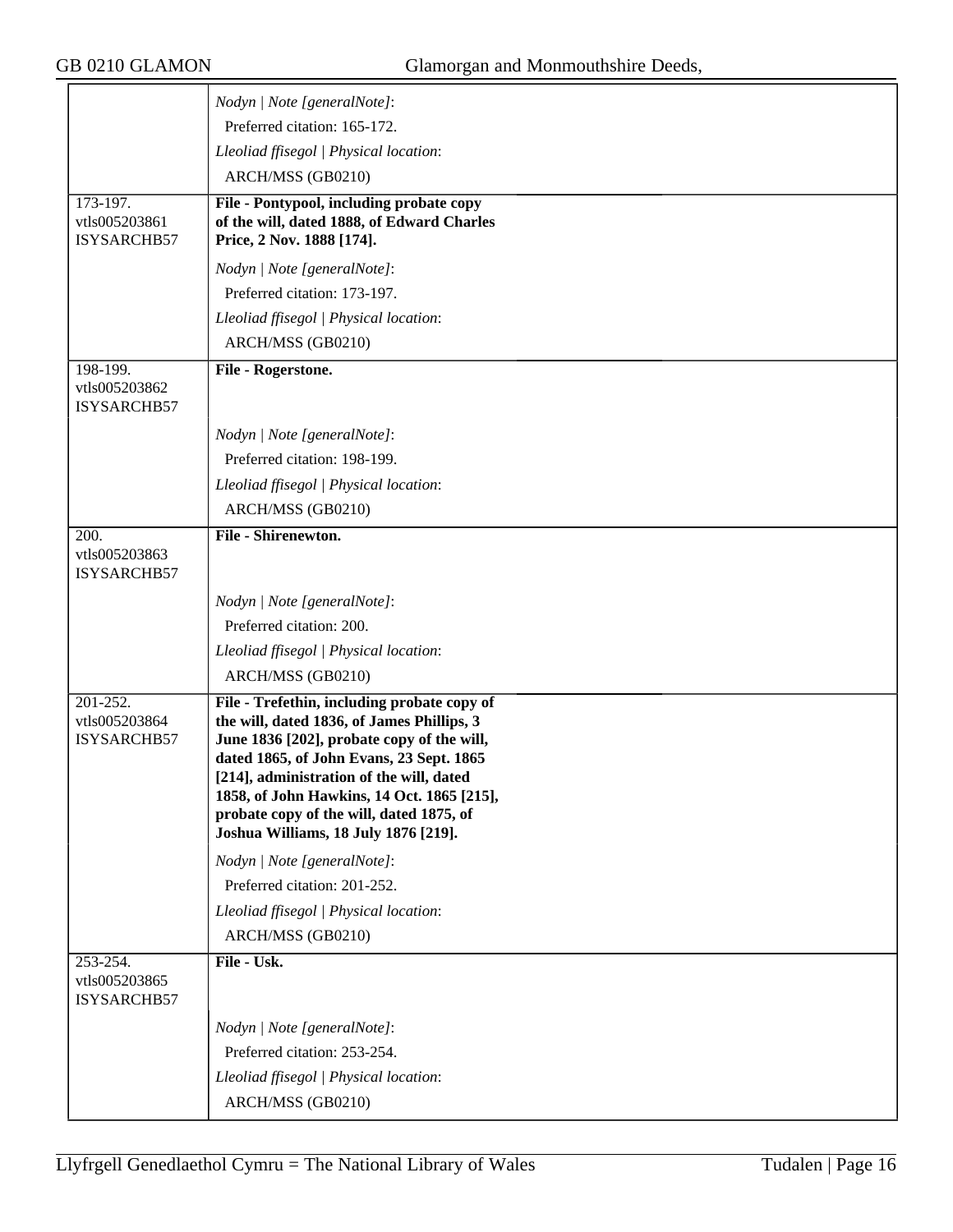# **Cyfres | Series [255-79] vtls005203866 ISYSARCHB57: Glamorgan,**

Dyddiad | Date: 1850-1937. (dyddiad creu) | (date of creation)

|                                             | FFeil / rhestr eitemau   File / item list                                                                                                                                                                                                                                                       |                   |                                               |
|---------------------------------------------|-------------------------------------------------------------------------------------------------------------------------------------------------------------------------------------------------------------------------------------------------------------------------------------------------|-------------------|-----------------------------------------------|
| Cod cyfeirnod  <br>Reference code           | Teitl   Title                                                                                                                                                                                                                                                                                   | Dyddiadau   Dates | Disgrifiad ffisegol   Physical<br>description |
| 255.                                        | File - Aberdare.                                                                                                                                                                                                                                                                                |                   |                                               |
| vtls005203867<br>ISYSARCHB57                |                                                                                                                                                                                                                                                                                                 |                   |                                               |
|                                             | Nodyn   Note [generalNote]:                                                                                                                                                                                                                                                                     |                   |                                               |
|                                             | Preferred citation: 255.                                                                                                                                                                                                                                                                        |                   |                                               |
|                                             | Lleoliad ffisegol   Physical location:                                                                                                                                                                                                                                                          |                   |                                               |
|                                             | ARCH/MSS (GB0210)                                                                                                                                                                                                                                                                               |                   |                                               |
| 256-257.<br>vtls005203868<br>ISYSARCHB57    | File - Bridgend, including probate copy of<br>the will, dated 1899, of William Buckley, 17<br>Aug. 1900 [257],                                                                                                                                                                                  | 1900.             |                                               |
|                                             | Nodyn   Note [generalNote]:                                                                                                                                                                                                                                                                     |                   |                                               |
|                                             | Preferred citation: 256-257.                                                                                                                                                                                                                                                                    |                   |                                               |
|                                             | Lleoliad ffisegol   Physical location:                                                                                                                                                                                                                                                          |                   |                                               |
|                                             | ARCH/MSS (GB0210)                                                                                                                                                                                                                                                                               |                   |                                               |
| 258-267.<br>vtls005203869<br>ISYSARCHB57    | File - Cardiff,                                                                                                                                                                                                                                                                                 | 1894.             |                                               |
|                                             | Natur a chynnwys / Scope and content:                                                                                                                                                                                                                                                           |                   |                                               |
|                                             | Cardiff, including administration of the will, dated 1893, of Henry Orlando Andrews, 13 June 1894<br>$[262]$ .                                                                                                                                                                                  |                   |                                               |
|                                             | Nodyn   Note [generalNote]:                                                                                                                                                                                                                                                                     |                   |                                               |
|                                             | Preferred citation: 258-267.                                                                                                                                                                                                                                                                    |                   |                                               |
|                                             | Lleoliad ffisegol   Physical location:                                                                                                                                                                                                                                                          |                   |                                               |
|                                             | ARCH/MSS (GB0210)                                                                                                                                                                                                                                                                               |                   |                                               |
| 268.<br>vtls005203870<br><b>ISYSARCHB57</b> | File - Llandaff.                                                                                                                                                                                                                                                                                |                   |                                               |
|                                             | Nodyn   Note [generalNote]:                                                                                                                                                                                                                                                                     |                   |                                               |
|                                             | Preferred citation: 268.                                                                                                                                                                                                                                                                        |                   |                                               |
|                                             | Lleoliad ffisegol   Physical location:                                                                                                                                                                                                                                                          |                   |                                               |
|                                             | ARCH/MSS (GB0210)                                                                                                                                                                                                                                                                               |                   |                                               |
| 269-279.<br>vtls005203871<br>ISYSARCHB57    | File - Llanwonno,                                                                                                                                                                                                                                                                               | 1892-1937.        |                                               |
|                                             | Natur a chynnwys / Scope and content:                                                                                                                                                                                                                                                           |                   |                                               |
|                                             | Llanwonno, including an agreement, 1892, by Griffith Jenkins of Llantrisant to sell his brewery business<br>to The Western Valleys Brewing Co. Ltd [274-276], and abstracts of title, 1926-37, of the Rt. Hon.<br>Courtenay C. E., Viscount Tredegar to the Tredegar Settled Estates [277-279]. |                   |                                               |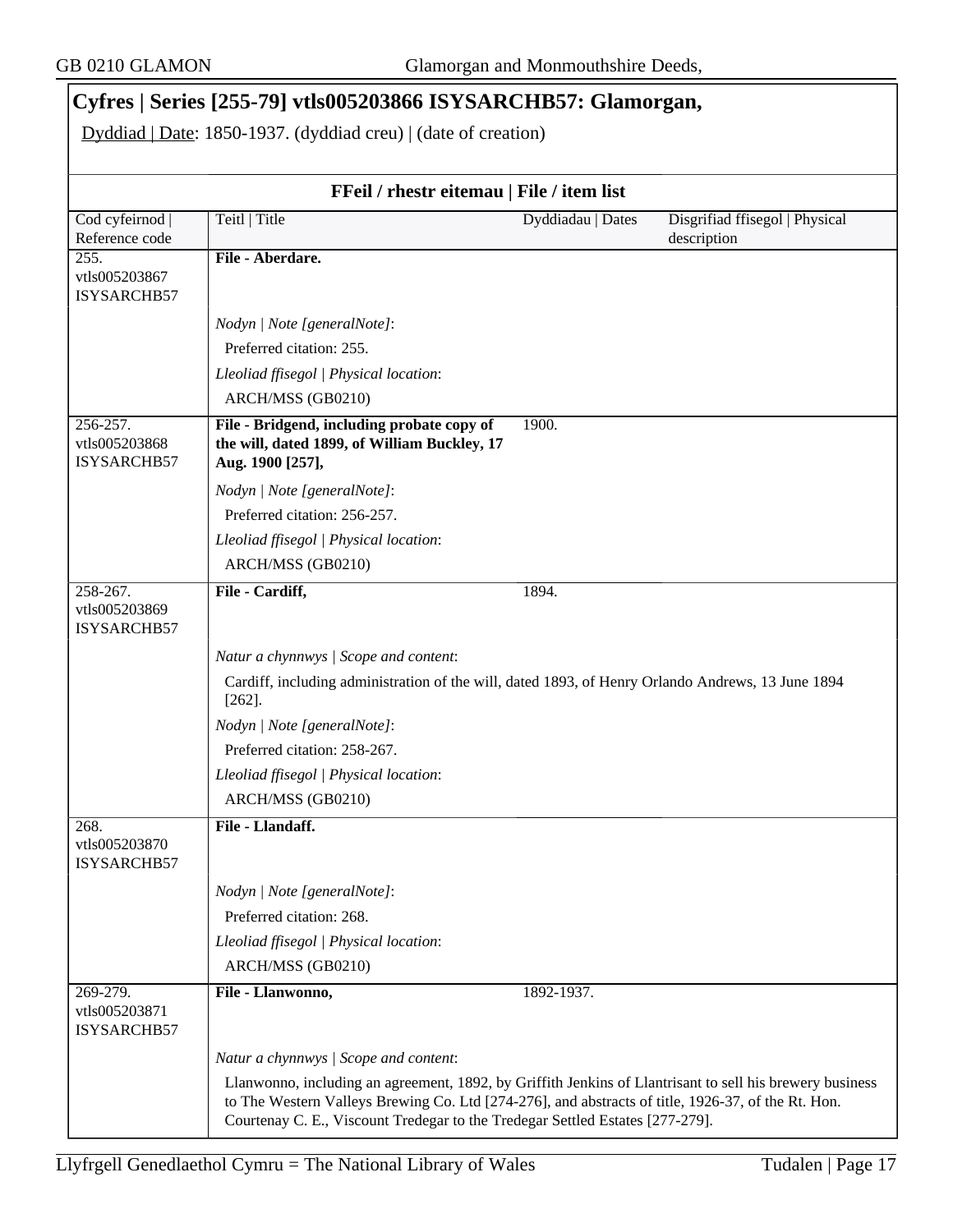*Nodyn | Note [generalNote]*: Preferred citation: 269-279. *Lleoliad ffisegol | Physical location*: ARCH/MSS (GB0210)

## **Cyfres | Series [280-1] vtls005203872 ISYSARCHB57: Merionethshire,**

Dyddiad | Date: 1876. (dyddiad creu) | (date of creation)

|                                           | FFeil / rhestr eitemau   File / item list                         |                   |                                               |
|-------------------------------------------|-------------------------------------------------------------------|-------------------|-----------------------------------------------|
| Cod cyfeirnod<br>Reference code           | Teitl   Title                                                     | Dyddiadau   Dates | Disgrifiad ffisegol   Physical<br>description |
| 280-281.                                  | File - Llanycil,                                                  | 1876.             |                                               |
| vtls005203873<br>ISYSARCHB57              |                                                                   |                   |                                               |
|                                           | Nodyn   Note [generalNote]:                                       |                   |                                               |
|                                           | Preferred citation: 280-281.                                      |                   |                                               |
|                                           | Lleoliad ffisegol   Physical location:                            |                   |                                               |
|                                           | ARCH/MSS (GB0210)                                                 |                   |                                               |
|                                           |                                                                   |                   |                                               |
|                                           | Cyfres   Series [282-3] vtls005203874 ISYSARCHB57: Cumberland and |                   |                                               |
| Gloucestershire,                          |                                                                   |                   |                                               |
|                                           | Dyddiad   Date: 1840-1850. (dyddiad creu)   (date of creation)    |                   |                                               |
|                                           |                                                                   |                   |                                               |
| FFeil / rhestr eitemau   File / item list |                                                                   |                   |                                               |
|                                           |                                                                   |                   |                                               |
|                                           | Teitl   Title                                                     | Dyddiadau   Dates | Disgrifiad ffisegol   Physical                |
|                                           |                                                                   |                   | description                                   |
|                                           | File - St Bees, Cumberland,                                       | 1850.             |                                               |
|                                           |                                                                   |                   |                                               |
|                                           | Nodyn   Note [generalNote]:                                       |                   |                                               |
|                                           | Preferred citation: 282.                                          |                   |                                               |
| vtls005203875<br>ISYSARCHB57              | Lleoliad ffisegol   Physical location:                            |                   |                                               |
| Cod cyfeirnod<br>Reference code<br>282.   | ARCH/MSS (GB0210)                                                 |                   |                                               |
| 283.                                      | File - North Nibley, Gloucestershire,                             | 1840.             |                                               |
| vtls005203876                             |                                                                   |                   |                                               |
|                                           |                                                                   |                   |                                               |
|                                           | Nodyn   Note [generalNote]:                                       |                   |                                               |
| ISYSARCHB57                               | Preferred citation: 283.                                          |                   |                                               |
|                                           | Lleoliad ffisegol   Physical location:<br>ARCH/MSS (GB0210)       |                   |                                               |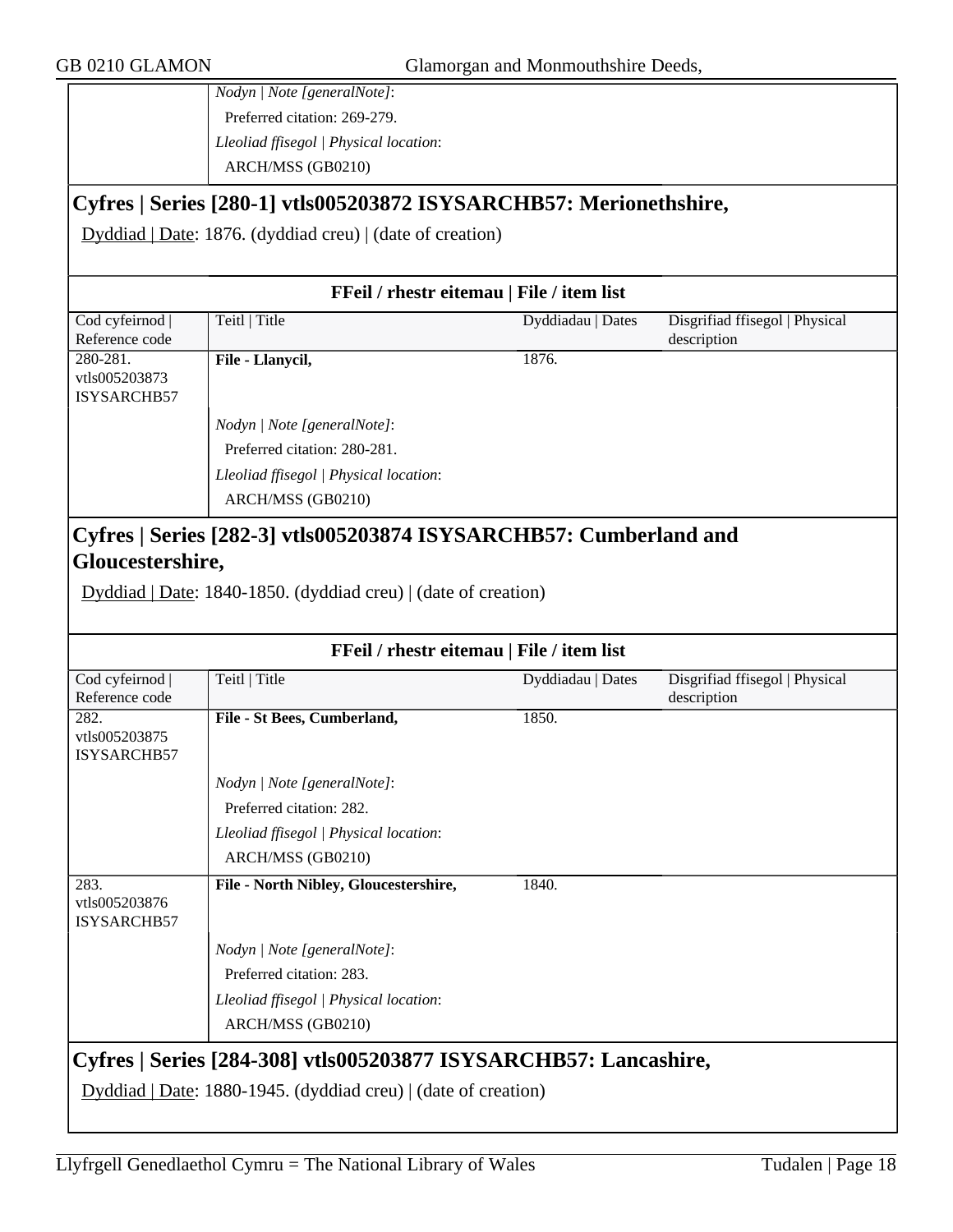| FFeil / rhestr eitemau   File / item list |                                                                                                                |                   |                                               |
|-------------------------------------------|----------------------------------------------------------------------------------------------------------------|-------------------|-----------------------------------------------|
| Cod cyfeirnod<br>Reference code           | Teitl   Title                                                                                                  | Dyddiadau   Dates | Disgrifiad ffisegol   Physical<br>description |
| 284.<br>vtls005203878<br>ISYSARCHB57      | File - Accrington, being a probate copy of<br>the will, dated 1876, of Thomas Coates, 1<br><b>June 1880,</b>   | 1880.             |                                               |
|                                           | Nodyn   Note [generalNote]:                                                                                    |                   |                                               |
|                                           | Preferred citation: 284.                                                                                       |                   |                                               |
|                                           | Lleoliad ffisegol   Physical location:                                                                         |                   |                                               |
|                                           | ARCH/MSS (GB0210)                                                                                              |                   |                                               |
| 285.<br>vtls005203879<br>ISYSARCHB57      | File - Blackburn, being a probate copy<br>of the will, dated 1874, of John Carus, 14<br><b>June 1880,</b>      | 1880.             |                                               |
|                                           | Nodyn   Note [generalNote]:                                                                                    |                   |                                               |
|                                           | Preferred citation: 285.                                                                                       |                   |                                               |
|                                           | Lleoliad ffisegol   Physical location:                                                                         |                   |                                               |
|                                           | ARCH/MSS (GB0210)                                                                                              |                   |                                               |
| 286.<br>vtls005203880<br>ISYSARCHB57      | File - Great Eccleston, being a probate<br>copy of the will, dated 1879, of Edward<br>Clementson, 13 May 1880, | 1880.             |                                               |
|                                           | Nodyn   Note [generalNote]:                                                                                    |                   |                                               |
|                                           | Preferred citation: 286.                                                                                       |                   |                                               |
|                                           | Lleoliad ffisegol   Physical location:                                                                         |                   |                                               |
|                                           | ARCH/MSS (GB0210)                                                                                              |                   |                                               |
| 287.<br>vtls005203881<br>ISYSARCHB57      | File - Lancaster, being a probate copy of<br>the will, dated 1874, of John Crayston, 10<br>May 1880,           | 1880.             |                                               |
|                                           | Nodyn   Note [generalNote]:                                                                                    |                   |                                               |
|                                           | Preferred citation: 287.                                                                                       |                   |                                               |
|                                           | Lleoliad ffisegol   Physical location:                                                                         |                   |                                               |
|                                           | ARCH/MSS (GB0210)                                                                                              |                   |                                               |
| 288.<br>vtls005203882<br>ISYSARCHB57      | File - Manchester.                                                                                             |                   |                                               |
|                                           | Nodyn   Note [generalNote]:                                                                                    |                   |                                               |
|                                           | Preferred citation: 288.                                                                                       |                   |                                               |
|                                           | Lleoliad ffisegol   Physical location:                                                                         |                   |                                               |
|                                           | ARCH/MSS (GB0210)                                                                                              |                   |                                               |
| 289-291.<br>vtls005203883<br>ISYSARCHB57  | File - Nelson.                                                                                                 |                   |                                               |
|                                           | Nodyn   Note [generalNote]:                                                                                    |                   |                                               |
|                                           | Preferred citation: 289-291.                                                                                   |                   |                                               |
|                                           | Lleoliad ffisegol   Physical location:                                                                         |                   |                                               |